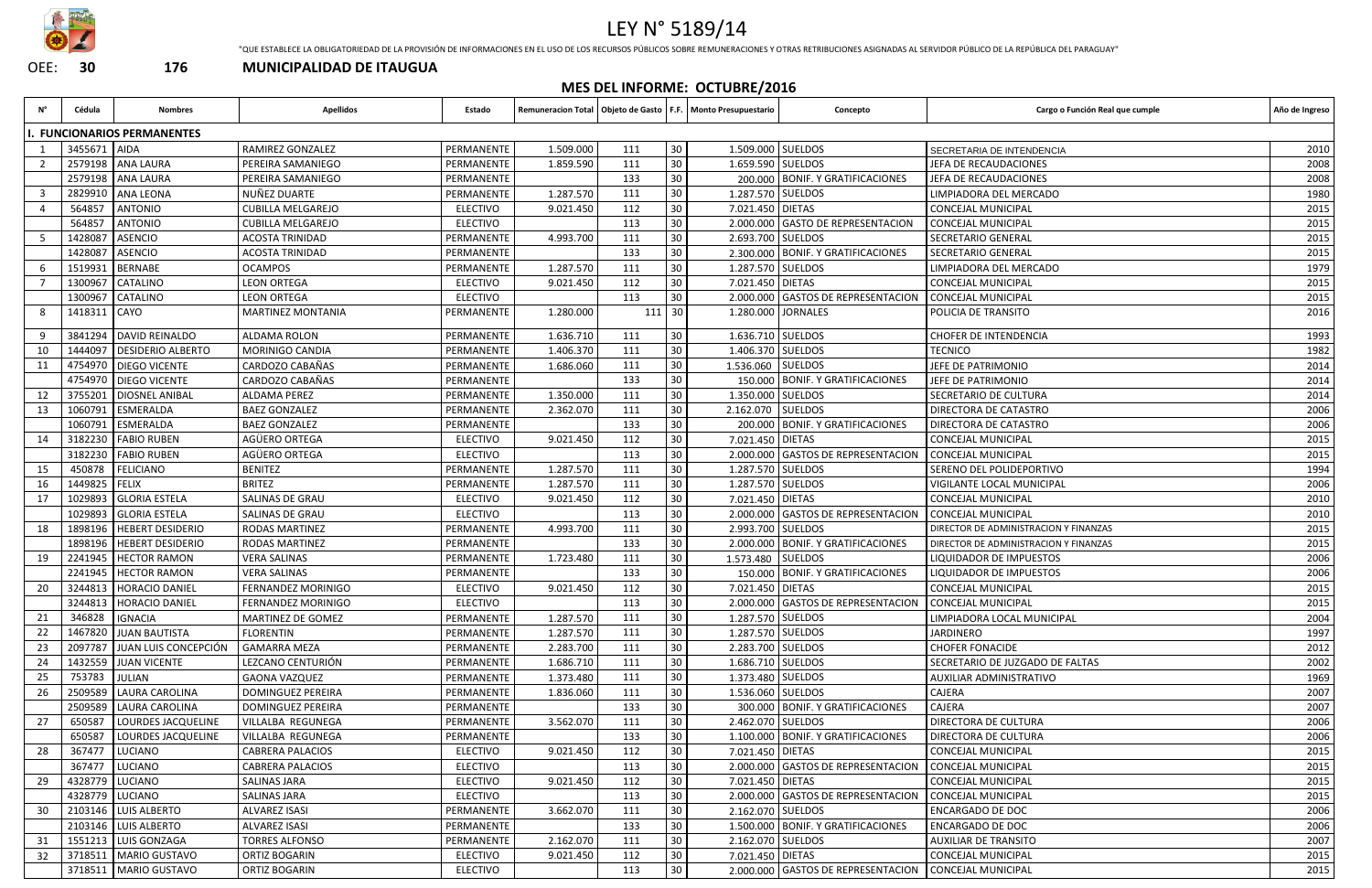| 33             |                 | 1769540   MIGUEL ANGEL         | MEZA ACOSTA                          | <b>ELECTIVO</b>               | 12.751.100             | 112 | 30 <sup>°</sup> | 5.183.100 DIETAS                     | INTENDENTE MUNICIPAL 2015/2020                         | 2015         |
|----------------|-----------------|--------------------------------|--------------------------------------|-------------------------------|------------------------|-----|-----------------|--------------------------------------|--------------------------------------------------------|--------------|
|                |                 | 1769540 MIGUEL ANGEL           | MEZA ACOSTA                          | <b>ELECTIVO</b>               |                        | 133 | 30 <sup>°</sup> | 4.000.000 BONIF. Y GRATIFICACIONES   | INTENDENTE MUNICIPAL 2015/2020                         | 2015         |
|                |                 | 1769540 MIGUEL ANGEL           | MEZA ACOSTA                          | <b>ELECTIVO</b>               |                        | 113 | 30              | 3.568.000 GASTOS DE REPRESENTACION   | INTENDENTE MUNICIPAL 2015/2020                         | 2015         |
| 34             |                 | 1291426   MIRIAN VIOLETA       | <b>SALINAS SOSA</b>                  | <b>ELECTIVO</b>               | 9.021.450              | 112 | 30              | 7.021.450 DIETAS                     | <b>CONCEJAL MUNICIPAL</b>                              | 2010         |
|                |                 | 1291426 MIRIAN VIOLETA         | <b>SALINAS SOSA</b>                  | <b>ELECTIVO</b>               |                        | 113 | 30              | 2.000.000 GASTOS DE REPRESENTACION   | <b>CONCEJAL MUNICIPAL</b>                              | 2010         |
| 35             | 6616571         | MIRNA ELIZABETH                | RODAS ALCARAZ                        | PERMANENTE                    | 1.400.370              | 111 | 30              | 1.400.370 SUELDOS                    | SECRETARIA DE DIRECCION DE SALUBRIDAD E HIGIENE        | 2014         |
| 36             | 5401266         | <b>NOELIA TERESITA</b>         | SANTACRUZ BOGARIN                    | PERMANENTE                    | 1.390.000              | 111 | 30              | <b>SUELDOS</b><br>1.390.000          | SECRETARIA DE LA DIRECCION DE RECURSOS HUMANOS         | 2014         |
| 37             | 3994625         | <b>NORMA BEATRIZ</b>           | NUÑEZ SALDIVAR                       | PERMANENTE                    | 1.500.000              | 111 | 30              | 1.500.000 SUELDOS                    | SECRETARIA DE DIRECCION DE SALUBRIDAD E HIGIENE        | 2016         |
| 38             | 1738363         | ODULIO                         | <b>OJEDA GIMENEZ</b>                 | PERMANENTE                    | 1.087.570              | 111 | 30              | 1.087.570 SUELDOS                    | SERENO DEPARTAMENTO OPERATIVO DE TRANSITO              | 2007         |
| 39             | 1527261         | <b>OSCAR ESTANISLAO</b>        | <b>GONZALEZ VERA</b>                 | PERMANENTE                    | 2.896.070              | 111 | 30              | 2.396.070 SUELDOS                    | JEFE DE CATASTRO                                       | 1997         |
|                | 1527261         | <b>OSCAR ESTANISLAO</b>        | <b>GONZALEZ VERA</b>                 | PERMANENTE                    |                        | 133 | 30 <sup>°</sup> | 500.000 BONIF. Y GRATIFICACIONES     | JEFE DE CATASTRO                                       | 1997         |
| 40             | 1261454         | RAMON                          | CARDOZO CAMPUZANO                    | <b>ELECTIVO</b>               | 9.021.450              | 112 | 30 <sup>°</sup> | 7.021.450 DIETAS                     | CONCEJAL MUNICIPAL                                     | 2010         |
|                | 1261454         | RAMON                          | CARDOZO CAMPUZANO                    | <b>ELECTIVO</b>               |                        | 113 | 30              | 2.000.000 GASTOS DE REPRESENTACION   | <b>CONCEJAL MUNICIPAL</b>                              | 2010         |
| 41             | 1111724         | RAMONA                         | DURE CABAÑAS                         | PERMANENTE                    | 2.162.070              | 111 | 30              | 2.162.070 SUELDOS                    | ASESORA DIRECCION DE RECURSOS HUMANOS                  | 2002         |
| 42             | 461643          | <b>RICARDO</b>                 | <b>RIVEROS GUERRERO</b>              | PERMANENTE                    | 3.193.700              | 111 | 30              | 2.693.700 SUELDOS                    | INSPECTOR DE LA DIRECCION DE RECAUDACIONES             | 2006         |
|                | 461643          | RICARDO                        | <b>RIVEROS GUERRERO</b>              | PERMANENTE                    |                        | 133 | 30              | 500.000 BONIF. Y GRATIFICACIONES     | INSPECTOR DE LA DIRECCION DE RECAUDACIONES             | 2006         |
| 43             | 1988591         | ROLANDO DAVID                  | <b>GIMENEZ ESCURRA</b>               | PERMANENTE                    | 2.261.960              | 111 | 30              | 2.261.960 SUELDOS                    | <b>JUEZA DE FALTAS</b>                                 | 2016         |
| 44             | 3545086         | <b>RUBEN ANTONIO</b>           | MORINIGO ORREGO                      | PERMANENTE                    | 2.512.070              | 111 | 30              | 2.162.070 SUELDOS                    | SECRETARIO GENERAL JUNTA MUNICIPAL                     | 2003         |
|                | 3545086         | <b>RUBEN ANTONIO</b>           | MORINIGO ORREGO                      | PERMANENTE                    |                        | 133 | 30              | 350.000 BONIF. Y GRATIFICACIONES     | SECRETARIO GENERAL JUNTA MUNICIPAL                     | 2003         |
| 45             | 3335705         | <b>RUTH NATALIA</b>            | <b>RIVEROS RIQUELME</b>              | PERMANENTE                    | 1.659.000              | 111 | 30              | 1.659.000 SUELDOS                    |                                                        | 2010         |
| 46             | 4171300         | <b>SANDRA ELIZABETH</b>        | CABAÑAS GALEANO                      |                               |                        | 111 | 30              | 1.287.570 SUELDOS                    | AUXILIAR ADMINISTRATIVO DE LA JUNTA MUNICIPAL          |              |
|                | 1990586         | <b>TOMAS</b>                   |                                      | PERMANENTE                    | 1.287.570              | 111 | 30              | 1.337.570 SUELDOS                    | AUXILIAR DE DIRECCIÓN DE TRANSITO                      | 2008<br>2007 |
| 47             | 1092187         | <b>TOMAS ANTONIO</b>           | <b>RUIZ ROA</b><br>MORINIGO GUERRERO | PERMANENTE<br><b>ELECTIVO</b> | 1.337.570<br>9.021.450 | 112 | 30 <sup>°</sup> | 7.021.450 DIETAS                     | INSPECTOR DE MATADERÍA                                 | 2015         |
| 48             |                 |                                |                                      |                               |                        |     |                 |                                      | <b>CONCEJAL MUNICIPAL</b>                              |              |
|                | 1092187         | <b>TOMAS ANTONIO</b>           | MORINIGO GUERRERO                    | <b>ELECTIVO</b>               |                        | 113 | 30              | 2.000.000 GASTOS DE REPRESENTACION   | <b>CONCEJAL MUNICIPAL</b>                              | 2015         |
| 49             | 1450866         | <b>VICTORINO</b>               | <b>ORTEGA</b>                        | PERMANENTE                    | 1.287.570              | 111 | 30              | 1.287.570 SUELDOS                    | <b>ENCARGADO DE DEPOSITO</b>                           | 1997         |
| 50             | 876164          | <b>WILFRIDO</b>                | <b>DELGADO ROMERO</b>                | <b>ELECTIVO</b>               | 9.021.450              | 112 | 30 <sup>°</sup> | 7.021.450 DIETAS                     | <b>CONCEJAL MUNICIPAL</b>                              | 2010         |
|                | 876164          | <b>WILFRIDO</b>                | <b>DELGADO ROMERO</b>                | <b>ELECTIVO</b>               |                        | 113 | 30              | 2.000.000 GASTOS DE REPRESENTACION   | CONCEJAL MUNICIPAL                                     | 2010         |
| 51             | 2918459         | <b>WILMA</b>                   | ACUÑA MIRANDA                        | PERMANENTE                    | 2.816.110              | 111 | 30 <sup>°</sup> | 2.016.110 SUELDOS                    | <b>TESORERA</b>                                        | 2007         |
|                | 2918459   WILMA |                                | ACUÑA MIRANDA                        | PERMANENTE                    |                        | 133 | 30              | 800.000 BONIF. Y GRATIFICACIONES     | <b>TESORERA</b>                                        | 2007         |
|                |                 |                                |                                      |                               |                        |     |                 |                                      |                                                        |              |
|                |                 |                                |                                      |                               | 196.892.390            |     |                 | 196.892.390                          |                                                        |              |
|                |                 | <b>II. PERSONAL CONTRATADO</b> |                                      |                               |                        |     |                 |                                      |                                                        |              |
|                |                 | 329539 ADELA ELFIRIA           | <b>BARBOTE NAVARRO</b>               | CONTRATADO                    | 1.080.000              | 144 | 30 <sup>°</sup> | 1.080.000 JORNALES                   | ENCARGADA DE LIMPIADORAS DE LA INSTITUCION             | 2006         |
| $\overline{2}$ | 2374148 ALCIDES |                                | CARDOZO                              | CONTRATADO                    | 1.190.000              | 144 | 30 <sup>°</sup> | 1.190.000 JORNALES                   | <b>ENCARGADO DE COMISIONES VECINALES</b>               | 2006         |
| $\mathbf{R}$   | 6377875 ALDO    |                                | ACOSTA VEGA                          | CONTRATADO                    | 1.500.000              | 144 | 30 <sup>°</sup> | 1.500.000 JORNALES                   | CHOFER DE CAMION VOLQUETE                              | 2015         |
|                |                 | 4752112   ALDO ISAAC           | <b>RODRIGUEZ ORTIZ</b>               | CONTRATADO                    | 1.495.000              | 144 | 30              | 1.495.000 JORNALES                   | PERSONAL DE LA CUARILLA MUNICIPAL                      | 2016         |
|                |                 | 1125750 ALFREDO                | <b>MEDINA LOPEZ</b>                  | CONTRATADO                    | 2.600.000              | 145 | 30 <sup>°</sup> | 2.600.000   HONORARIOS PROFESIONALES | <b>ASESOR EXTERNO</b>                                  | 2016         |
|                | 809095          | AMADO                          | CARDOZO CAMPUZANO                    | CONTRATADO                    |                        | 144 | 30              | 1.495.000 JORNALES                   | PERSONAL DE LA CUARILLA MUNICIPAL                      | 2006         |
|                | 1175896         | <b>AMADO</b>                   | <b>FERNANDEZ SANABRIA</b>            |                               | 1.495.000              | 144 | 30              | 1.160.000 JORNALES                   |                                                        | 2001         |
|                |                 |                                |                                      | CONTRATADO                    | 1.160.000              | 144 | 30 <sup>°</sup> |                                      | NOTIFICADOR DE DIRCCIÓN DE SALUBRIDAD E HIGIENE        |              |
|                | 5406294         | <b>AMANCIO</b>                 | COLMAN                               | CONTRATADO                    | 1.180.000              |     | 30              | 1.180.000 JORNALES                   | POLICIA DE TRANSITO                                    | 2006<br>2016 |
|                |                 | 7368308   ANALIA NOEMI         | <b>FERREIRA AGUILERA</b>             | CONTRATADO                    | 800.000                | 144 |                 | 800.000 JORNALES                     | GUIA MUSEO PARROQUIAL VIRGEN DEL ROSARIO               |              |
| 10             | 1396710         | <b>ANDRES</b>                  | MANCUELLO                            | CONTRATADO                    | 1.350.000              | 144 | 30              | 1.350.000 JORNALES                   | <b>ELECTRICISTA</b>                                    | 2006         |
| 11             | 1035413         | <b>ANDRES ABELINO</b>          | CASTILLO                             | CONTRATADO                    | 2.000.000              | 144 | 30              | 2.000.000 JORNALES                   | CHOFER RETROEXCAVADORA                                 | 2008         |
| 12             | 3711339         | <b>ANDRES SABINO</b>           | <b>ZORRILLA GAMARRA</b>              | CONTRATADO                    | 350.000                | 144 | 30              | 350.000 JORNALES                     | PROF. DEL CENTRO COMUNITARIO DEL ARTE DE ALDAMA CAÑADA | 2014         |
| 13             |                 | 4845025   ANGEL RAMON          | <b>RIVEROS</b>                       | CONTRATADO                    | 1.180.000              | 144 | 30              | 1.180.000 JORNALES                   | POLICIA DE TRANSITO                                    | 2016         |
| 14             | 1046801         | <b>ANTONIO</b>                 | <b>ESTIGARRIBIA OVELAR</b>           | CONTRATADO                    | 2.400.000              | 145 | 30              | 2.400.000   HONORARIOS PROFESIONALES | <b>DIRECTOR DE RECURSOS HUMANOS</b>                    | 2014         |
| 15             | 1425163         | <b>ANTONIO DEMETRIO</b>        | AGUILAR                              | CONTRATADO                    | 2.500.000              | 144 | 30              | 2.500.000 JORNALES                   | ENCARGADO DE MANTENIMIENTO VIAL                        | 2015         |
| 16             |                 | 1995142 ANUNCIO                | <b>FERREIRA SALINAS</b>              | CONTRATADO                    | 1.500.000              | 144 | 30              | 1.500.000 JORNALES                   | ENCARGADO DEL CEMENTERIO                               | 2006         |
| 17             |                 | 2547295 ARMINDA                | <b>ACOSTA RIVEROS</b>                | CONTRATADO                    | 1.495.000              | 144 | 30              | 1.495.000 JORNALES                   | PERSONAL DE LA CUARILLA MUNICIPAL                      | 2012         |
| 18             | 3019326         | ARNALDO CRISTINO               | DIAZ BOBADILLA                       | CONTRATADO                    | 1.180.000              | 144 | 30              | 1.180.000 JORNALES                   | POLICIA DE TRANSITO                                    | 2015         |
| 19             | 5307180         | <b>ARTURO</b>                  | <b>SANABRIA TORRES</b>               | CONTRATADO                    | 1.200.000              | 144 | 30              | 1.200.000 JORNALES                   | NOTIFICADOR DE RECAUDACIONES                           | 2012         |
| 20             | 2093968         | <b>ATANASIO</b>                | <b>GONZALEZ RUIZ DIAZ</b>            | CONTRATADO                    | 1.200.000              | 144 | 30              | 1.200.000 JORNALES                   | VIGILANTE DEL CENTRO CULTURAL                          | 2006         |
| 21             | 1630337 AURELIA |                                | LOPEZ                                | CONTRATADO                    | 1.495.000              | 144 | 30              | 1.495.000 JORNALES                   | PERSONAL DE LA CUARILLA MUNICIPAL                      | 2008         |
| 22             | 2166986         | <b>BERNARDINO</b>              | CANDIA                               | CONTRATADO                    | 1.495.000              | 144 | 30 <sup>°</sup> | 1.495.000 JORNALES                   | PERSONAL DE LA CUARILLA MUNICIPAL                      | 2001         |
| 23             |                 | 2387158   BERNARDINO           | OJEDA                                | CONTRATADO                    | 1.240.000              | 144 | 30              | 1.240.000 JORNALES                   | INSPECTOR DE MATADERÍA                                 | 2001         |
| 24             |                 | 3426496 BLANCA CELINA          | <b>FLEITAS DE GAONA</b>              | CONTRATADO                    | 1.200.000              | 144 | 30              | 1.200.000 JORNALES                   | COCINERA ESCUELA CONCEPCION LEYES DE CHAVEZ            | 2014         |
| 25             | 4672918         | <b>BLANCA JUSTINA</b>          | LOPEZ DE SANTACRUZ                   | CONTRATADO                    | 2.000.000              | 144 | 30 <sup>°</sup> | 2.000.000 JORNALES                   | ENCARGADA DE LA SECRETARIA DE LA MUJER                 | 2016         |
| 26             |                 | 5784480   BLAS HERMINIO        | CARDOZO AMARILLA                     | CONTRATADO                    | 1.600.000              | 144 | 30              | 1.600.000 JORNALES                   | AUXILIAR DIRECCION DE ADMINISTRACION                   | 2013         |

| 1              | 329539  | ADELA ELFIRIA           | <b>BARBOTE NAVARRO</b>     | CONTRATADO        | 1.080.000 | 144 | 30 |                    | 1.080.000 JORNALES                   | <b>ENCARGADA DE LIM</b>   |
|----------------|---------|-------------------------|----------------------------|-------------------|-----------|-----|----|--------------------|--------------------------------------|---------------------------|
| 2              | 2374148 | <b>ALCIDES</b>          | CARDOZO                    | <b>CONTRATADO</b> | 1.190.000 | 144 | 30 |                    | 1.190.000 JORNALES                   | <b>ENCARGADO DE CO</b>    |
| 3              | 6377875 | <b>ALDO</b>             | <b>ACOSTA VEGA</b>         | CONTRATADO        | 1.500.000 | 144 | 30 |                    | 1.500.000 JORNALES                   | <b>CHOFER DE CAMI</b>     |
| 4              | 4752112 | <b>ALDO ISAAC</b>       | RODRIGUEZ ORTIZ            | <b>CONTRATADO</b> | 1.495.000 | 144 | 30 | 1.495.000 JORNALES |                                      | PERSONAL DE LA            |
| 5              | 1125750 | <b>ALFREDO</b>          | <b>MEDINA LOPEZ</b>        | <b>CONTRATADO</b> | 2.600.000 | 145 | 30 |                    | 2.600.000   HONORARIOS PROFESIONALES | <b>ASESOR EXTERNO</b>     |
| 6              | 809095  | <b>AMADO</b>            | CARDOZO CAMPUZANO          | CONTRATADO        | 1.495.000 | 144 | 30 |                    | 1.495.000 JORNALES                   | PERSONAL DE LA            |
| $\overline{7}$ | 1175896 | <b>AMADO</b>            | FERNANDEZ SANABRIA         | CONTRATADO        | 1.160.000 | 144 | 30 |                    | 1.160.000 JORNALES                   | NOTIFICADOR DE DI         |
| 8              | 5406294 | AMANCIO                 | <b>COLMAN</b>              | CONTRATADO        | 1.180.000 | 144 | 30 |                    | 1.180.000 JORNALES                   | POLICIA DE TRAN           |
| 9              | 7368308 | <b>ANALIA NOEMI</b>     | <b>FERREIRA AGUILERA</b>   | <b>CONTRATADO</b> | 800.000   | 144 | 30 |                    | 800.000 JORNALES                     | <b>GUIA MUSEO PAI</b>     |
| 10             | 1396710 | <b>ANDRES</b>           | <b>MANCUELLO</b>           | CONTRATADO        | 1.350.000 | 144 | 30 |                    | 1.350.000 JORNALES                   | <b>ELECTRICISTA</b>       |
| 11             | 1035413 | <b>ANDRES ABELINO</b>   | <b>CASTILLO</b>            | <b>CONTRATADO</b> | 2.000.000 | 144 | 30 |                    | 2.000.000 JORNALES                   | <b>CHOFER RETROE</b>      |
| 12             | 3711339 | <b>ANDRES SABINO</b>    | <b>ZORRILLA GAMARRA</b>    | <b>CONTRATADO</b> | 350.000   | 144 | 30 |                    | 350.000 JORNALES                     | PROF. DEL CENTRO          |
| 13             | 4845025 | <b>ANGEL RAMON</b>      | <b>RIVEROS</b>             | CONTRATADO        | 1.180.000 | 144 | 30 |                    | 1.180.000 JORNALES                   | POLICIA DE TRAN           |
| 14             | 1046801 | <b>ANTONIO</b>          | <b>ESTIGARRIBIA OVELAR</b> | CONTRATADO        | 2.400.000 | 145 | 30 |                    | 2.400.000   HONORARIOS PROFESIONALES | <b>DIRECTOR DE REQ</b>    |
| 15             | 1425163 | <b>ANTONIO DEMETRIO</b> | <b>AGUILAR</b>             | CONTRATADO        | 2.500.000 | 144 | 30 |                    | 2.500.000 JORNALES                   | ENCARGADO DE I            |
| 16             | 1995142 | ANUNCIO                 | <b>FERREIRA SALINAS</b>    | CONTRATADO        | 1.500.000 | 144 | 30 | 1.500.000 JORNALES |                                      | <b>ENCARGADO DEL</b>      |
| 17             | 2547295 | ARMINDA                 | <b>ACOSTA RIVEROS</b>      | CONTRATADO        | 1.495.000 | 144 | 30 |                    | 1.495.000 JORNALES                   | PERSONAL DE LA            |
| 18             | 3019326 | <b>ARNALDO CRISTINO</b> | DIAZ BOBADILLA             | CONTRATADO        | 1.180.000 | 144 | 30 |                    | 1.180.000 JORNALES                   | POLICIA DE TRAN           |
| 19             | 5307180 | <b>ARTURO</b>           | <b>SANABRIA TORRES</b>     | <b>CONTRATADO</b> | 1.200.000 | 144 | 30 |                    | 1.200.000 JORNALES                   | NOTIFICADOR DE            |
| 20             | 2093968 | <b>ATANASIO</b>         | <b>GONZALEZ RUIZ DIAZ</b>  | <b>CONTRATADO</b> | 1.200.000 | 144 | 30 |                    | 1.200.000 JORNALES                   | VIGILANTE DEL CI          |
| 21             | 1630337 | <b>AURELIA</b>          | <b>LOPEZ</b>               | CONTRATADO        | 1.495.000 | 144 | 30 | 1.495.000 JORNALES |                                      | PERSONAL DE LA            |
| 22             | 2166986 | <b>BERNARDINO</b>       | <b>CANDIA</b>              | CONTRATADO        | 1.495.000 | 144 | 30 |                    | 1.495.000 JORNALES                   | PERSONAL DE LA            |
| 23             | 2387158 | BERNARDINO              | <b>OJEDA</b>               | <b>CONTRATADO</b> | 1.240.000 | 144 | 30 |                    | 1.240.000 JORNALES                   | <b>INSPECTOR DE M</b>     |
| 24             | 3426496 | <b>BLANCA CELINA</b>    | <b>FLEITAS DE GAONA</b>    | CONTRATADO        | 1.200.000 | 144 | 30 |                    | 1.200.000 JORNALES                   | <b>COCINERA ESCUELA</b>   |
| 25             | 4672918 | <b>BLANCA JUSTINA</b>   | LOPEZ DE SANTACRUZ         | CONTRATADO        | 2.000.000 | 144 | 30 |                    | 2.000.000 JORNALES                   | <b>ENCARGADA DE LA 9</b>  |
| 26             | 5784480 | <b>BLAS HERMINIO</b>    | CARDOZO AMARILLA           | <b>CONTRATADO</b> | 1.600.000 | 144 | 30 |                    | 1.600.000 JORNALES                   | <b>AUXILIAR DIRECCION</b> |
| 27             | 5379991 | <b>BRUNA YGNACIA</b>    | <b>VEGA</b>                | CONTRATADO        | 350.000   | 144 | 30 |                    | 350.000 JORNALES                     | PROFESOR DEL CENT         |
|                |         |                         |                            |                   |           |     |    |                    |                                      |                           |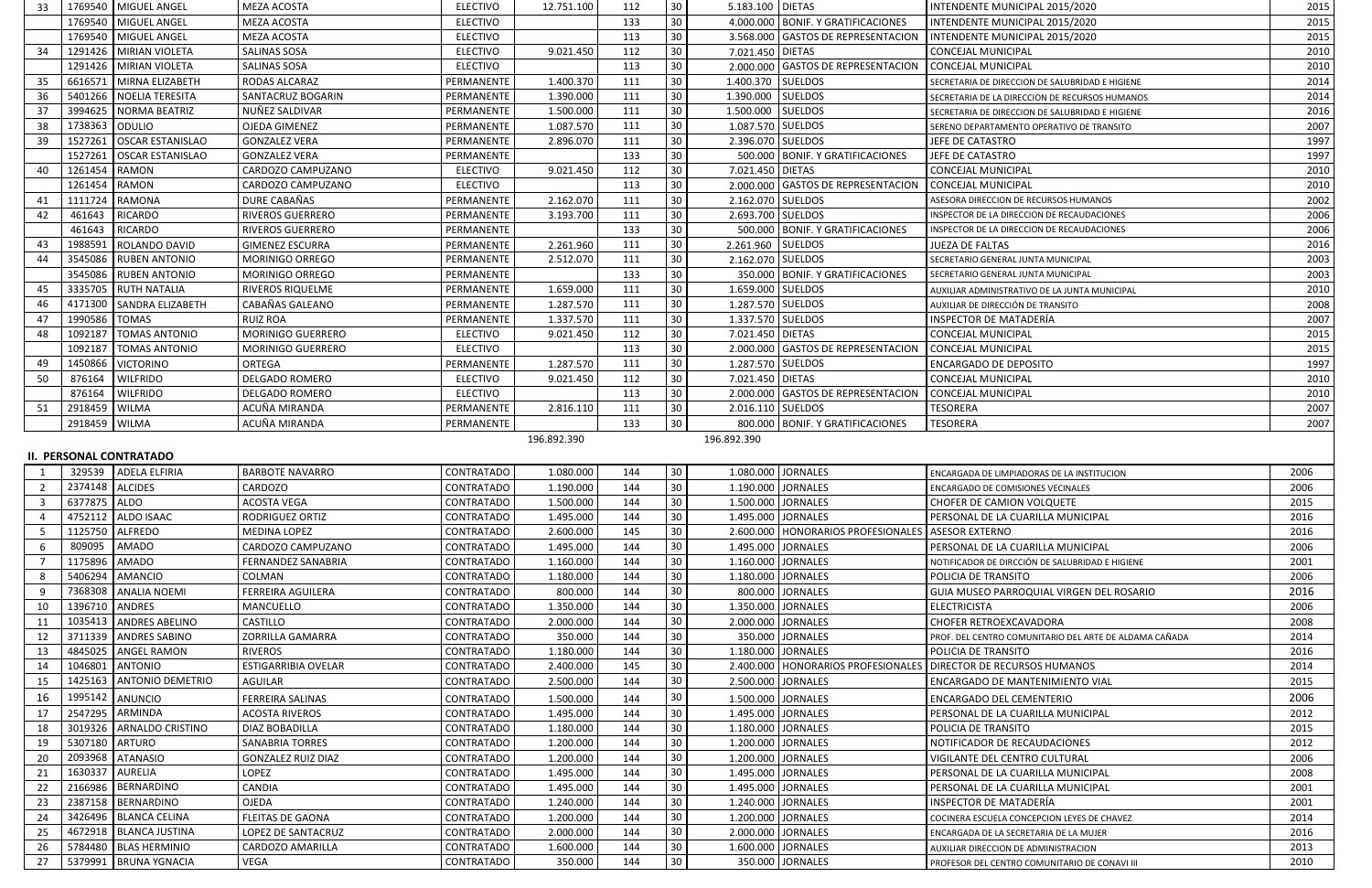| 30<br>1810981 CARLOS ALBERTO<br>144<br>1.460.000 JORNALES<br>29<br><b>ESPINOLA</b><br><b>CONTRATADO</b><br>1.460.000<br>SERENO MERCADO MUNICIPAL<br>30 <sup>°</sup><br>4947780 CARLOS AUGUSTO<br>1.200.000<br>144<br>1.200.000 JORNALES<br>30<br><b>ROMERO GAMARRA</b><br>CONTRATADO<br>CHOFER JUNTA MUNICIPAL<br>30<br>31<br>1230922<br><b>CARLOS EDUARDO</b><br><b>RIVEROS OTERO</b><br><b>CONTRATADO</b><br>1.500.000<br>144<br>1.500.000 JORNALES<br>30<br>3650559<br><b>FLEITAS PÉREZ</b><br><b>CARLOS RAUL</b><br><b>CONTRATADO</b><br>1.500.000<br>144<br>1.500.000<br><b>JORNALES</b><br>32<br><b>CHOFER CAMION BOLQUETE</b><br>$30\,$<br><b>CARLOS RUBÉN</b><br>144<br>33<br>1257725<br><b>RIVEROS</b><br>1.495.000 JORNALES<br>CONTRATADO<br>1.495.000<br>PERSONAL DE LA CUARILLA MUNICIPAL<br>$30\,$<br>2342498<br>144<br><b>JORNALES</b><br>34<br><b>CARLOS UBALDO</b><br><b>SALINAS SOSA</b><br>CONTRATADO<br>1.000.000<br>1.000.000<br>SERENO JUNTA MUNICIPAL<br>30<br>4694597<br>144<br>35<br><b>CARMEN DIANA</b><br>1.080.000<br>1.080.000 JORNALES<br><b>SERVIAN CENTURION</b><br><b>CONTRATADO</b><br><b>SECRETARIA ASESORIA JURIDICA</b><br>30<br>4653056<br>36<br><b>CAROLINA</b><br>144<br>1.000.000 JORNALES<br><b>CANTERO ARANA</b><br><b>CONTRATADO</b><br>1.000.000<br>AYUDANTE COCINA ESCUELA CONCEPCIÓN LEYES DE CHAVEZ<br>$30\,$<br>4689541<br>37<br><b>CATALINA</b><br>144<br>1.000.000 JORNALES<br><b>FLEITAS PRESENTADO</b><br><b>CONTRATADO</b><br>1.000.000<br>AYUDANTE DE COCINA ESCUELA JUKYRYMI<br>30<br>5631461<br><b>CESAR FIDEL</b><br>800.000<br>144<br>800.000 JORNALES<br>38<br><b>CONTRATADO</b><br><b>GONZALEZ GONZALEZ</b><br>ORDENANZA DE LA JUNTA MUNICIPAL<br>30<br><b>CESAR MIGUEL</b><br>144<br>2.500.000 JORNALES<br>-39<br>3504143<br><b>ORTEGA SANABRIA</b><br><b>CONTRATADO</b><br>2.500.000<br><b>DIRECTOR DE TRANSITO</b><br>30<br>2046148<br><b>CHISTIAN BIENVENIDO</b><br>144<br>1.180.000 JORNALES<br>40<br><b>CANTERO NUNEZ</b><br>CONTRATADO<br>1.180.000<br>POLICIA DE TRANSITO<br>30<br>1129825<br><b>CLAUDELINA</b><br>144<br>1.000.000 JORNALES<br>41<br>ROJAS DE RIVEROS<br><b>CONTRATADO</b><br>1.000.000<br>AYUDANTE DE COCINA ESCUELA PROF. ESTANISLAO ESPINOLA<br>30<br>2540568<br><b>CLAUDIO</b><br>144<br>1.000.000 JORNALES<br>RAMIREZ<br>CONTRATADO<br>1.000.000<br>42<br><b>PROFESOR DEL TALLER DE TEATRO</b><br>30<br>2098056<br><b>CRISTHIAN MILCIADES</b><br>144<br>1.300.000 JORNALES<br>OLMEDO GAONA<br>CONTRATADO<br>1.300.000<br>43<br><b>COBRADOR DE MERCADO</b><br>$30\,$<br>5013815<br>144<br>1.000.000 JORNALES<br><b>CRISTINA</b><br>ORTIZ<br>1.000.000<br>44<br><b>CONTRATADO</b><br>AYUDANTE DE COCINA ESCUELA URUNDE'Y<br>30<br>4212344<br><b>CYNTHIA RAMONA</b><br>PEREZ ACOSTA<br>1.278.000<br>144<br>1.278.000 JORNALES<br>45<br><b>CONTRATADO</b><br>POLICIA DE TRANSITO<br>30<br>3861018   DAHIANA BEATRIZ<br>144<br>46<br>895.000 JORNALES<br>ZARZA VEGA<br>CONTRATADO<br>895.000<br>AUXILIAR SECRETARIA ESCUELA DE TEATRO<br>30<br>3983099<br><b>DAMYR FABIAN</b><br>144<br>700.000 JORNALES<br><b>FABIO PALACIOS</b><br><b>CONTRATADO</b><br>700.000<br>47<br><b>PROFESOR DE GUITARRA</b><br>30<br>2392439<br><b>DANELIA ROSALBA</b><br>1.200.000<br>144<br>1.200.000 JORNALES<br>48<br><b>CACERES DE BAEZ</b><br><b>CONTRATADO</b><br>ASISTENTE DE SECRETARIA DE ACCION SOCIAL<br>DANIEL<br>30<br>1256862<br>PATIÑO GALEANO<br>144<br>1.495.000 JORNALES<br>CONTRATADO<br>1.495.000<br>49<br>PERSONAL DE LA CUARILLA MUNICIPAL<br><b>DEL ROSARIO</b><br>1503595<br>30<br>QUIÑONEZ CABAÑAS<br>50<br>500.000<br>500.000 JORNALES<br><b>CONTRATADO</b><br>144<br>30<br>1551577<br><b>DEOLINDA RAMONA</b><br>144<br>650.000 JORNALES<br>51<br><b>GIMENEZ BERKHOLTZ</b><br>CONTRATADO<br>650.000<br>30<br>5781796   DERLIS DAVID<br>900.000<br>900.000 JORNALES<br><b>ACOSTA ROJAS</b><br>144<br>52<br>CONTRATADO<br><b>AUXILIAR ADMINISTRATIVO</b><br>30<br>3323891<br><b>DERLIS JOAQUIN</b><br>144<br>2.200.000 JORNALES<br>53<br><b>CORREA OCAMPOS</b><br>2.200.000<br><b>CONTRATADO</b><br>JEFE DE CATASTRO<br>30<br>1223116<br><b>EDUARDO</b><br>RAMIREZ<br>144<br>2.650.000 JORNALES<br>54<br><b>CONTRATADO</b><br>2.650.000<br><b>CHOFER MOTONIVELADORA</b><br>30<br>1823791<br><b>ELOISA</b><br>CANDIA<br>144<br>1.160.000 JORNALES<br>LIMPIADORA DE LA INSTITUCIÓN<br>55<br>CONTRATADO<br>1.160.000<br>30<br>925860<br><b>ELVIRA</b><br>144<br>1.000.000 JORNALES<br>56<br>MANCUELLO<br>CONTRATADO<br>1.000.000<br>AYUDANTE DE COCINA ESCUELA URUNDE'Y<br><b>EMILIANO</b><br>1701557<br>30<br><b>DIAZ</b><br>2.093.000 JORNALES<br>2.093.000<br>57<br>CONTRATADO<br>144<br><b>CHOFER CUADRILLA MUNICIPAL</b><br>30<br>5421873 EMMANUEL<br>1.495.000 JORNALES<br>58<br><b>LOPEZ CORONEL</b><br>144<br><b>CONTRATADO</b><br>1.495.000<br>PERSONAL DE LA CUARILLA MUNICIPAL<br>30 <sup>°</sup><br>3690061<br><b>ENRIQUE ALBERTO</b><br>CONTRATADO<br>1.450.000 JORNALES<br>59<br><b>ESCOBAR OVELAR</b><br>1.450.000<br>144<br>30<br>2072917<br><b>FAUSTO</b><br>1.500.000 JORNALES<br>60<br><b>GALEANO GUERRERO</b><br><b>CONTRATADO</b><br>1.500.000<br>144<br>SEPULTURERO DEL CEMENTERIO MUNICIPAL<br>$30\,$<br>1297237<br><b>FEDERICO</b><br>1.800.000<br>145<br>1.800.000 HONORARIOS PROFESIONALES ASESOR DEL DEPARTAMENTO DE CULTURA<br><b>MARECOS HERMOSILLA</b><br>CONTRATADO<br>61<br>30<br>2913774<br><b>FELICIA</b><br>62<br>SERVIAN OJEDA<br>CONTRATADO<br>1.000.000<br>144<br>1.000.000 JORNALES<br>LIMPIADORA DEL CENTRO CULTURAL<br>30<br>439792<br><b>FELIX</b><br>144<br>250.000 JORNALES<br>63<br><b>FERREIRA MORINIGO</b><br>CONTRATADO<br>250.000<br>PROFESOR AUXILIAR DE CORO MUNICIPAL DE LA TERCERA EDAD<br>30<br>1809865<br><b>FIDEL</b><br>1.495.000 JORNALES<br>64<br>1.495.000<br>144<br><b>COLMAN GIMENEZ</b><br>CONTRATADO<br>PERSONAL DE LA CUADRILLA MUNICIPAL<br>30<br>1790789<br><b>FIDELINA</b><br>144<br>1.200.000 JORNALES<br>Cocinera de la Escuela Bàsica Nº 6.660 Vecinos Unidos<br>1.200.000<br>65<br>RUIZ DIAZ ZARACHO<br>CONTRATADO<br>$30\,$<br>1558227<br><b>FLORIA</b><br>145<br>4.400.000   HONORARIOS PROFESIONALES   FISCALIZADORA DE OBRAS DE FONACIDE<br>66<br>PIRIS AGUILERA<br>CONTRATADO<br>4.400.000<br>30<br>2352462<br><b>FRANCISCO JAVIER</b><br>67<br><b>MANCUELLO SAMANIEGO</b><br>CONTRATADO<br>1.245.000<br>144<br>1.245.000 JORNALES<br><b>INSPECTOR DE CATASTRO</b><br>30<br>3823511<br>1.200.000 JORNALES<br><b>FREDY GABRIEL</b><br>144<br>68<br>TRINIDAD GONZALEZ<br>CONTRATADO<br>1.200.000<br>NOTIFICADOR DE RECAUDACIONES<br><b>GILBERTO</b><br>30<br>1247968<br>1.495.000 JORNALES<br>69<br>SARACHO OVELAR<br>CONTRATADO<br>1.495.000<br>144<br>PERSONAL DE LA CUARILLA MUNICIPAL<br>1888963 GILL<br>30<br>70<br>144<br>ALFONSO JARA<br>1.495.000 JORNALES<br>CONTRATADO<br>1.495.000<br>VIGILANTE DEL LOCAL MUNICIPAL<br><b>GLADIS</b><br>30<br>2091234<br>144<br>1.000.000 JORNALES<br>71<br><b>GONZALEZ DE RAMIREZ</b><br>CONTRATADO<br>1.000.000<br>AYUDANTE COCINA ESCUELA CONCEPCIÓN LEYES DE CHAVEZ<br>30<br>3323239<br><b>GLADYS ESTELA</b><br>1.200.000 JORNALES<br>72<br>144<br><b>ORTEGA DUARTE</b><br>CONTRATADO<br>1.200.000<br><b>CONSEJERA DE CODENI</b><br>$30\,$<br>4455573<br>73<br>144<br>1.200.000 JORNALES<br><b>GLADYS ZUNILDA</b><br><b>TOLEDO BENITEZ</b><br>CONTRATADO<br>1.200.000<br><b>CONSEJERA DE CODENI</b><br>30<br>1252204<br>74<br><b>GLORIA ELIZABETH</b><br><b>ESPINOLA VERA</b><br>750.000<br>750.000   HONORARIOS PROFESIONALES<br>CONTRATADO<br>145<br><b>SERVICIOS DE INFORMATICA</b><br>$30\,$<br>2392469<br>75<br><b>GLORIA ROSSANA</b><br>144<br>1.200.000 JORNALES<br>VELAZQUEZ G.<br>CONTRATADO<br>1.200.000<br>COCINERA ESCUELA JUKYRYMI<br>30<br>3750268 GRACIELA<br>VAZQUEZ MIÑO<br>1.200.000 JORNALES<br>76<br>CONTRATADO<br>1.200.000<br>144<br>COCINERA ESCUELA PROF. ESTANISLAO ESPINOLA<br>30<br>3819310<br>77<br><b>GRACIELA</b><br>PRESENTADO<br>1.000.000 JORNALES<br>CONTRATADO<br>1.000.000<br>144<br>AYUDANTE DE COCINA ESCUELA JUKYRYMI<br>$30\,$<br>1132395<br><b>GUSTAVO JAVIER</b><br><b>CRECHI CORONEL</b><br>144<br>1.360.000 JORNALES<br>78<br>CONTRATADO<br>1.360.000<br><b>SERENO JUNTA MUNICIPAL</b><br>2100335   HECTOR VIDAL<br>30 <sup>°</sup><br>MEDINA<br>144<br>1.495.000 JORNALES<br>79<br>CONTRATADO<br>1.495.000<br>PERSONAL DE LA CUARILLA MUNICIPAL | 28 | 2217811 CARLOS | <b>ALFONSO CACERES</b> | CONTRATADO | 1.495.000 | 144 | 30 <sup>°</sup> | 1.495.000 JORNALES | PERSONAL DE LA CUARILLA MUNICIPAL                               | 2010         |
|--------------------------------------------------------------------------------------------------------------------------------------------------------------------------------------------------------------------------------------------------------------------------------------------------------------------------------------------------------------------------------------------------------------------------------------------------------------------------------------------------------------------------------------------------------------------------------------------------------------------------------------------------------------------------------------------------------------------------------------------------------------------------------------------------------------------------------------------------------------------------------------------------------------------------------------------------------------------------------------------------------------------------------------------------------------------------------------------------------------------------------------------------------------------------------------------------------------------------------------------------------------------------------------------------------------------------------------------------------------------------------------------------------------------------------------------------------------------------------------------------------------------------------------------------------------------------------------------------------------------------------------------------------------------------------------------------------------------------------------------------------------------------------------------------------------------------------------------------------------------------------------------------------------------------------------------------------------------------------------------------------------------------------------------------------------------------------------------------------------------------------------------------------------------------------------------------------------------------------------------------------------------------------------------------------------------------------------------------------------------------------------------------------------------------------------------------------------------------------------------------------------------------------------------------------------------------------------------------------------------------------------------------------------------------------------------------------------------------------------------------------------------------------------------------------------------------------------------------------------------------------------------------------------------------------------------------------------------------------------------------------------------------------------------------------------------------------------------------------------------------------------------------------------------------------------------------------------------------------------------------------------------------------------------------------------------------------------------------------------------------------------------------------------------------------------------------------------------------------------------------------------------------------------------------------------------------------------------------------------------------------------------------------------------------------------------------------------------------------------------------------------------------------------------------------------------------------------------------------------------------------------------------------------------------------------------------------------------------------------------------------------------------------------------------------------------------------------------------------------------------------------------------------------------------------------------------------------------------------------------------------------------------------------------------------------------------------------------------------------------------------------------------------------------------------------------------------------------------------------------------------------------------------------------------------------------------------------------------------------------------------------------------------------------------------------------------------------------------------------------------------------------------------------------------------------------------------------------------------------------------------------------------------------------------------------------------------------------------------------------------------------------------------------------------------------------------------------------------------------------------------------------------------------------------------------------------------------------------------------------------------------------------------------------------------------------------------------------------------------------------------------------------------------------------------------------------------------------------------------------------------------------------------------------------------------------------------------------------------------------------------------------------------------------------------------------------------------------------------------------------------------------------------------------------------------------------------------------------------------------------------------------------------------------------------------------------------------------------------------------------------------------------------------------------------------------------------------------------------------------------------------------------------------------------------------------------------------------------------------------------------------------------------------------------------------------------------------------------------------------------------------------------------------------------------------------------------------------------------------------------------------------------------------------------------------------------------------------------------------------------------------------------------------------------------------------------------------------------------------------------------------------------------------------------------------------------------------------------------------------------------------------------------------------------------------------------------------------------------------------------------------------------------------------------------------------------------------------------------------------------------------------------------------------------------------------------------------------------------------------------------------------------------------------------------------------------------------------------------------------------------------------------------------------------------------------------------------------------------------------------------------------------------------------------------------------------------------------------------------------------------------------------------------------------------------------------------------------------------------------------------------------------------------------------------------------------------------------------------------------------------------------------------------------------------------------------------------------------------------------------------------------------------------------------------------------------------------------------------------------------------------------------------------------------------------------------------------------------------------------------------------------------------------------------------------------------------------------------------------------------------------------------------------|----|----------------|------------------------|------------|-----------|-----|-----------------|--------------------|-----------------------------------------------------------------|--------------|
|                                                                                                                                                                                                                                                                                                                                                                                                                                                                                                                                                                                                                                                                                                                                                                                                                                                                                                                                                                                                                                                                                                                                                                                                                                                                                                                                                                                                                                                                                                                                                                                                                                                                                                                                                                                                                                                                                                                                                                                                                                                                                                                                                                                                                                                                                                                                                                                                                                                                                                                                                                                                                                                                                                                                                                                                                                                                                                                                                                                                                                                                                                                                                                                                                                                                                                                                                                                                                                                                                                                                                                                                                                                                                                                                                                                                                                                                                                                                                                                                                                                                                                                                                                                                                                                                                                                                                                                                                                                                                                                                                                                                                                                                                                                                                                                                                                                                                                                                                                                                                                                                                                                                                                                                                                                                                                                                                                                                                                                                                                                                                                                                                                                                                                                                                                                                                                                                                                                                                                                                                                                                                                                                                                                                                                                                                                                                                                                                                                                                                                                                                                                                                                                                                                                                                                                                                                                                                                                                                                                                                                                                                                                                                                                                                                                                                                                                                                                                                                                                                                                                                                                                                                                                                                                                                                                                                                                                                                                                                                                                                                                                                                                                                                                                                                                                                                                                                                                                              |    |                |                        |            |           |     |                 |                    |                                                                 | 2006         |
|                                                                                                                                                                                                                                                                                                                                                                                                                                                                                                                                                                                                                                                                                                                                                                                                                                                                                                                                                                                                                                                                                                                                                                                                                                                                                                                                                                                                                                                                                                                                                                                                                                                                                                                                                                                                                                                                                                                                                                                                                                                                                                                                                                                                                                                                                                                                                                                                                                                                                                                                                                                                                                                                                                                                                                                                                                                                                                                                                                                                                                                                                                                                                                                                                                                                                                                                                                                                                                                                                                                                                                                                                                                                                                                                                                                                                                                                                                                                                                                                                                                                                                                                                                                                                                                                                                                                                                                                                                                                                                                                                                                                                                                                                                                                                                                                                                                                                                                                                                                                                                                                                                                                                                                                                                                                                                                                                                                                                                                                                                                                                                                                                                                                                                                                                                                                                                                                                                                                                                                                                                                                                                                                                                                                                                                                                                                                                                                                                                                                                                                                                                                                                                                                                                                                                                                                                                                                                                                                                                                                                                                                                                                                                                                                                                                                                                                                                                                                                                                                                                                                                                                                                                                                                                                                                                                                                                                                                                                                                                                                                                                                                                                                                                                                                                                                                                                                                                                                              |    |                |                        |            |           |     |                 |                    |                                                                 | 2012         |
|                                                                                                                                                                                                                                                                                                                                                                                                                                                                                                                                                                                                                                                                                                                                                                                                                                                                                                                                                                                                                                                                                                                                                                                                                                                                                                                                                                                                                                                                                                                                                                                                                                                                                                                                                                                                                                                                                                                                                                                                                                                                                                                                                                                                                                                                                                                                                                                                                                                                                                                                                                                                                                                                                                                                                                                                                                                                                                                                                                                                                                                                                                                                                                                                                                                                                                                                                                                                                                                                                                                                                                                                                                                                                                                                                                                                                                                                                                                                                                                                                                                                                                                                                                                                                                                                                                                                                                                                                                                                                                                                                                                                                                                                                                                                                                                                                                                                                                                                                                                                                                                                                                                                                                                                                                                                                                                                                                                                                                                                                                                                                                                                                                                                                                                                                                                                                                                                                                                                                                                                                                                                                                                                                                                                                                                                                                                                                                                                                                                                                                                                                                                                                                                                                                                                                                                                                                                                                                                                                                                                                                                                                                                                                                                                                                                                                                                                                                                                                                                                                                                                                                                                                                                                                                                                                                                                                                                                                                                                                                                                                                                                                                                                                                                                                                                                                                                                                                                                              |    |                |                        |            |           |     |                 |                    | ENCARGADO DE OFICINA DE ACCESO A INFORMACIONES PUBLICAS         | 2010         |
|                                                                                                                                                                                                                                                                                                                                                                                                                                                                                                                                                                                                                                                                                                                                                                                                                                                                                                                                                                                                                                                                                                                                                                                                                                                                                                                                                                                                                                                                                                                                                                                                                                                                                                                                                                                                                                                                                                                                                                                                                                                                                                                                                                                                                                                                                                                                                                                                                                                                                                                                                                                                                                                                                                                                                                                                                                                                                                                                                                                                                                                                                                                                                                                                                                                                                                                                                                                                                                                                                                                                                                                                                                                                                                                                                                                                                                                                                                                                                                                                                                                                                                                                                                                                                                                                                                                                                                                                                                                                                                                                                                                                                                                                                                                                                                                                                                                                                                                                                                                                                                                                                                                                                                                                                                                                                                                                                                                                                                                                                                                                                                                                                                                                                                                                                                                                                                                                                                                                                                                                                                                                                                                                                                                                                                                                                                                                                                                                                                                                                                                                                                                                                                                                                                                                                                                                                                                                                                                                                                                                                                                                                                                                                                                                                                                                                                                                                                                                                                                                                                                                                                                                                                                                                                                                                                                                                                                                                                                                                                                                                                                                                                                                                                                                                                                                                                                                                                                                              |    |                |                        |            |           |     |                 |                    |                                                                 | 2016         |
|                                                                                                                                                                                                                                                                                                                                                                                                                                                                                                                                                                                                                                                                                                                                                                                                                                                                                                                                                                                                                                                                                                                                                                                                                                                                                                                                                                                                                                                                                                                                                                                                                                                                                                                                                                                                                                                                                                                                                                                                                                                                                                                                                                                                                                                                                                                                                                                                                                                                                                                                                                                                                                                                                                                                                                                                                                                                                                                                                                                                                                                                                                                                                                                                                                                                                                                                                                                                                                                                                                                                                                                                                                                                                                                                                                                                                                                                                                                                                                                                                                                                                                                                                                                                                                                                                                                                                                                                                                                                                                                                                                                                                                                                                                                                                                                                                                                                                                                                                                                                                                                                                                                                                                                                                                                                                                                                                                                                                                                                                                                                                                                                                                                                                                                                                                                                                                                                                                                                                                                                                                                                                                                                                                                                                                                                                                                                                                                                                                                                                                                                                                                                                                                                                                                                                                                                                                                                                                                                                                                                                                                                                                                                                                                                                                                                                                                                                                                                                                                                                                                                                                                                                                                                                                                                                                                                                                                                                                                                                                                                                                                                                                                                                                                                                                                                                                                                                                                                              |    |                |                        |            |           |     |                 |                    |                                                                 | 2006         |
|                                                                                                                                                                                                                                                                                                                                                                                                                                                                                                                                                                                                                                                                                                                                                                                                                                                                                                                                                                                                                                                                                                                                                                                                                                                                                                                                                                                                                                                                                                                                                                                                                                                                                                                                                                                                                                                                                                                                                                                                                                                                                                                                                                                                                                                                                                                                                                                                                                                                                                                                                                                                                                                                                                                                                                                                                                                                                                                                                                                                                                                                                                                                                                                                                                                                                                                                                                                                                                                                                                                                                                                                                                                                                                                                                                                                                                                                                                                                                                                                                                                                                                                                                                                                                                                                                                                                                                                                                                                                                                                                                                                                                                                                                                                                                                                                                                                                                                                                                                                                                                                                                                                                                                                                                                                                                                                                                                                                                                                                                                                                                                                                                                                                                                                                                                                                                                                                                                                                                                                                                                                                                                                                                                                                                                                                                                                                                                                                                                                                                                                                                                                                                                                                                                                                                                                                                                                                                                                                                                                                                                                                                                                                                                                                                                                                                                                                                                                                                                                                                                                                                                                                                                                                                                                                                                                                                                                                                                                                                                                                                                                                                                                                                                                                                                                                                                                                                                                                              |    |                |                        |            |           |     |                 |                    |                                                                 | 2006         |
|                                                                                                                                                                                                                                                                                                                                                                                                                                                                                                                                                                                                                                                                                                                                                                                                                                                                                                                                                                                                                                                                                                                                                                                                                                                                                                                                                                                                                                                                                                                                                                                                                                                                                                                                                                                                                                                                                                                                                                                                                                                                                                                                                                                                                                                                                                                                                                                                                                                                                                                                                                                                                                                                                                                                                                                                                                                                                                                                                                                                                                                                                                                                                                                                                                                                                                                                                                                                                                                                                                                                                                                                                                                                                                                                                                                                                                                                                                                                                                                                                                                                                                                                                                                                                                                                                                                                                                                                                                                                                                                                                                                                                                                                                                                                                                                                                                                                                                                                                                                                                                                                                                                                                                                                                                                                                                                                                                                                                                                                                                                                                                                                                                                                                                                                                                                                                                                                                                                                                                                                                                                                                                                                                                                                                                                                                                                                                                                                                                                                                                                                                                                                                                                                                                                                                                                                                                                                                                                                                                                                                                                                                                                                                                                                                                                                                                                                                                                                                                                                                                                                                                                                                                                                                                                                                                                                                                                                                                                                                                                                                                                                                                                                                                                                                                                                                                                                                                                                              |    |                |                        |            |           |     |                 |                    |                                                                 | 2006<br>2014 |
|                                                                                                                                                                                                                                                                                                                                                                                                                                                                                                                                                                                                                                                                                                                                                                                                                                                                                                                                                                                                                                                                                                                                                                                                                                                                                                                                                                                                                                                                                                                                                                                                                                                                                                                                                                                                                                                                                                                                                                                                                                                                                                                                                                                                                                                                                                                                                                                                                                                                                                                                                                                                                                                                                                                                                                                                                                                                                                                                                                                                                                                                                                                                                                                                                                                                                                                                                                                                                                                                                                                                                                                                                                                                                                                                                                                                                                                                                                                                                                                                                                                                                                                                                                                                                                                                                                                                                                                                                                                                                                                                                                                                                                                                                                                                                                                                                                                                                                                                                                                                                                                                                                                                                                                                                                                                                                                                                                                                                                                                                                                                                                                                                                                                                                                                                                                                                                                                                                                                                                                                                                                                                                                                                                                                                                                                                                                                                                                                                                                                                                                                                                                                                                                                                                                                                                                                                                                                                                                                                                                                                                                                                                                                                                                                                                                                                                                                                                                                                                                                                                                                                                                                                                                                                                                                                                                                                                                                                                                                                                                                                                                                                                                                                                                                                                                                                                                                                                                                              |    |                |                        |            |           |     |                 |                    |                                                                 | 2016         |
|                                                                                                                                                                                                                                                                                                                                                                                                                                                                                                                                                                                                                                                                                                                                                                                                                                                                                                                                                                                                                                                                                                                                                                                                                                                                                                                                                                                                                                                                                                                                                                                                                                                                                                                                                                                                                                                                                                                                                                                                                                                                                                                                                                                                                                                                                                                                                                                                                                                                                                                                                                                                                                                                                                                                                                                                                                                                                                                                                                                                                                                                                                                                                                                                                                                                                                                                                                                                                                                                                                                                                                                                                                                                                                                                                                                                                                                                                                                                                                                                                                                                                                                                                                                                                                                                                                                                                                                                                                                                                                                                                                                                                                                                                                                                                                                                                                                                                                                                                                                                                                                                                                                                                                                                                                                                                                                                                                                                                                                                                                                                                                                                                                                                                                                                                                                                                                                                                                                                                                                                                                                                                                                                                                                                                                                                                                                                                                                                                                                                                                                                                                                                                                                                                                                                                                                                                                                                                                                                                                                                                                                                                                                                                                                                                                                                                                                                                                                                                                                                                                                                                                                                                                                                                                                                                                                                                                                                                                                                                                                                                                                                                                                                                                                                                                                                                                                                                                                                              |    |                |                        |            |           |     |                 |                    |                                                                 | 2016         |
|                                                                                                                                                                                                                                                                                                                                                                                                                                                                                                                                                                                                                                                                                                                                                                                                                                                                                                                                                                                                                                                                                                                                                                                                                                                                                                                                                                                                                                                                                                                                                                                                                                                                                                                                                                                                                                                                                                                                                                                                                                                                                                                                                                                                                                                                                                                                                                                                                                                                                                                                                                                                                                                                                                                                                                                                                                                                                                                                                                                                                                                                                                                                                                                                                                                                                                                                                                                                                                                                                                                                                                                                                                                                                                                                                                                                                                                                                                                                                                                                                                                                                                                                                                                                                                                                                                                                                                                                                                                                                                                                                                                                                                                                                                                                                                                                                                                                                                                                                                                                                                                                                                                                                                                                                                                                                                                                                                                                                                                                                                                                                                                                                                                                                                                                                                                                                                                                                                                                                                                                                                                                                                                                                                                                                                                                                                                                                                                                                                                                                                                                                                                                                                                                                                                                                                                                                                                                                                                                                                                                                                                                                                                                                                                                                                                                                                                                                                                                                                                                                                                                                                                                                                                                                                                                                                                                                                                                                                                                                                                                                                                                                                                                                                                                                                                                                                                                                                                                              |    |                |                        |            |           |     |                 |                    |                                                                 | 2015         |
|                                                                                                                                                                                                                                                                                                                                                                                                                                                                                                                                                                                                                                                                                                                                                                                                                                                                                                                                                                                                                                                                                                                                                                                                                                                                                                                                                                                                                                                                                                                                                                                                                                                                                                                                                                                                                                                                                                                                                                                                                                                                                                                                                                                                                                                                                                                                                                                                                                                                                                                                                                                                                                                                                                                                                                                                                                                                                                                                                                                                                                                                                                                                                                                                                                                                                                                                                                                                                                                                                                                                                                                                                                                                                                                                                                                                                                                                                                                                                                                                                                                                                                                                                                                                                                                                                                                                                                                                                                                                                                                                                                                                                                                                                                                                                                                                                                                                                                                                                                                                                                                                                                                                                                                                                                                                                                                                                                                                                                                                                                                                                                                                                                                                                                                                                                                                                                                                                                                                                                                                                                                                                                                                                                                                                                                                                                                                                                                                                                                                                                                                                                                                                                                                                                                                                                                                                                                                                                                                                                                                                                                                                                                                                                                                                                                                                                                                                                                                                                                                                                                                                                                                                                                                                                                                                                                                                                                                                                                                                                                                                                                                                                                                                                                                                                                                                                                                                                                                              |    |                |                        |            |           |     |                 |                    |                                                                 | 2016         |
|                                                                                                                                                                                                                                                                                                                                                                                                                                                                                                                                                                                                                                                                                                                                                                                                                                                                                                                                                                                                                                                                                                                                                                                                                                                                                                                                                                                                                                                                                                                                                                                                                                                                                                                                                                                                                                                                                                                                                                                                                                                                                                                                                                                                                                                                                                                                                                                                                                                                                                                                                                                                                                                                                                                                                                                                                                                                                                                                                                                                                                                                                                                                                                                                                                                                                                                                                                                                                                                                                                                                                                                                                                                                                                                                                                                                                                                                                                                                                                                                                                                                                                                                                                                                                                                                                                                                                                                                                                                                                                                                                                                                                                                                                                                                                                                                                                                                                                                                                                                                                                                                                                                                                                                                                                                                                                                                                                                                                                                                                                                                                                                                                                                                                                                                                                                                                                                                                                                                                                                                                                                                                                                                                                                                                                                                                                                                                                                                                                                                                                                                                                                                                                                                                                                                                                                                                                                                                                                                                                                                                                                                                                                                                                                                                                                                                                                                                                                                                                                                                                                                                                                                                                                                                                                                                                                                                                                                                                                                                                                                                                                                                                                                                                                                                                                                                                                                                                                                              |    |                |                        |            |           |     |                 |                    |                                                                 | 2014         |
|                                                                                                                                                                                                                                                                                                                                                                                                                                                                                                                                                                                                                                                                                                                                                                                                                                                                                                                                                                                                                                                                                                                                                                                                                                                                                                                                                                                                                                                                                                                                                                                                                                                                                                                                                                                                                                                                                                                                                                                                                                                                                                                                                                                                                                                                                                                                                                                                                                                                                                                                                                                                                                                                                                                                                                                                                                                                                                                                                                                                                                                                                                                                                                                                                                                                                                                                                                                                                                                                                                                                                                                                                                                                                                                                                                                                                                                                                                                                                                                                                                                                                                                                                                                                                                                                                                                                                                                                                                                                                                                                                                                                                                                                                                                                                                                                                                                                                                                                                                                                                                                                                                                                                                                                                                                                                                                                                                                                                                                                                                                                                                                                                                                                                                                                                                                                                                                                                                                                                                                                                                                                                                                                                                                                                                                                                                                                                                                                                                                                                                                                                                                                                                                                                                                                                                                                                                                                                                                                                                                                                                                                                                                                                                                                                                                                                                                                                                                                                                                                                                                                                                                                                                                                                                                                                                                                                                                                                                                                                                                                                                                                                                                                                                                                                                                                                                                                                                                                              |    |                |                        |            |           |     |                 |                    |                                                                 | 2011         |
|                                                                                                                                                                                                                                                                                                                                                                                                                                                                                                                                                                                                                                                                                                                                                                                                                                                                                                                                                                                                                                                                                                                                                                                                                                                                                                                                                                                                                                                                                                                                                                                                                                                                                                                                                                                                                                                                                                                                                                                                                                                                                                                                                                                                                                                                                                                                                                                                                                                                                                                                                                                                                                                                                                                                                                                                                                                                                                                                                                                                                                                                                                                                                                                                                                                                                                                                                                                                                                                                                                                                                                                                                                                                                                                                                                                                                                                                                                                                                                                                                                                                                                                                                                                                                                                                                                                                                                                                                                                                                                                                                                                                                                                                                                                                                                                                                                                                                                                                                                                                                                                                                                                                                                                                                                                                                                                                                                                                                                                                                                                                                                                                                                                                                                                                                                                                                                                                                                                                                                                                                                                                                                                                                                                                                                                                                                                                                                                                                                                                                                                                                                                                                                                                                                                                                                                                                                                                                                                                                                                                                                                                                                                                                                                                                                                                                                                                                                                                                                                                                                                                                                                                                                                                                                                                                                                                                                                                                                                                                                                                                                                                                                                                                                                                                                                                                                                                                                                                              |    |                |                        |            |           |     |                 |                    |                                                                 | 2006         |
|                                                                                                                                                                                                                                                                                                                                                                                                                                                                                                                                                                                                                                                                                                                                                                                                                                                                                                                                                                                                                                                                                                                                                                                                                                                                                                                                                                                                                                                                                                                                                                                                                                                                                                                                                                                                                                                                                                                                                                                                                                                                                                                                                                                                                                                                                                                                                                                                                                                                                                                                                                                                                                                                                                                                                                                                                                                                                                                                                                                                                                                                                                                                                                                                                                                                                                                                                                                                                                                                                                                                                                                                                                                                                                                                                                                                                                                                                                                                                                                                                                                                                                                                                                                                                                                                                                                                                                                                                                                                                                                                                                                                                                                                                                                                                                                                                                                                                                                                                                                                                                                                                                                                                                                                                                                                                                                                                                                                                                                                                                                                                                                                                                                                                                                                                                                                                                                                                                                                                                                                                                                                                                                                                                                                                                                                                                                                                                                                                                                                                                                                                                                                                                                                                                                                                                                                                                                                                                                                                                                                                                                                                                                                                                                                                                                                                                                                                                                                                                                                                                                                                                                                                                                                                                                                                                                                                                                                                                                                                                                                                                                                                                                                                                                                                                                                                                                                                                                                              |    |                |                        |            |           |     |                 |                    |                                                                 | 2014         |
|                                                                                                                                                                                                                                                                                                                                                                                                                                                                                                                                                                                                                                                                                                                                                                                                                                                                                                                                                                                                                                                                                                                                                                                                                                                                                                                                                                                                                                                                                                                                                                                                                                                                                                                                                                                                                                                                                                                                                                                                                                                                                                                                                                                                                                                                                                                                                                                                                                                                                                                                                                                                                                                                                                                                                                                                                                                                                                                                                                                                                                                                                                                                                                                                                                                                                                                                                                                                                                                                                                                                                                                                                                                                                                                                                                                                                                                                                                                                                                                                                                                                                                                                                                                                                                                                                                                                                                                                                                                                                                                                                                                                                                                                                                                                                                                                                                                                                                                                                                                                                                                                                                                                                                                                                                                                                                                                                                                                                                                                                                                                                                                                                                                                                                                                                                                                                                                                                                                                                                                                                                                                                                                                                                                                                                                                                                                                                                                                                                                                                                                                                                                                                                                                                                                                                                                                                                                                                                                                                                                                                                                                                                                                                                                                                                                                                                                                                                                                                                                                                                                                                                                                                                                                                                                                                                                                                                                                                                                                                                                                                                                                                                                                                                                                                                                                                                                                                                                                              |    |                |                        |            |           |     |                 |                    |                                                                 | 2006         |
|                                                                                                                                                                                                                                                                                                                                                                                                                                                                                                                                                                                                                                                                                                                                                                                                                                                                                                                                                                                                                                                                                                                                                                                                                                                                                                                                                                                                                                                                                                                                                                                                                                                                                                                                                                                                                                                                                                                                                                                                                                                                                                                                                                                                                                                                                                                                                                                                                                                                                                                                                                                                                                                                                                                                                                                                                                                                                                                                                                                                                                                                                                                                                                                                                                                                                                                                                                                                                                                                                                                                                                                                                                                                                                                                                                                                                                                                                                                                                                                                                                                                                                                                                                                                                                                                                                                                                                                                                                                                                                                                                                                                                                                                                                                                                                                                                                                                                                                                                                                                                                                                                                                                                                                                                                                                                                                                                                                                                                                                                                                                                                                                                                                                                                                                                                                                                                                                                                                                                                                                                                                                                                                                                                                                                                                                                                                                                                                                                                                                                                                                                                                                                                                                                                                                                                                                                                                                                                                                                                                                                                                                                                                                                                                                                                                                                                                                                                                                                                                                                                                                                                                                                                                                                                                                                                                                                                                                                                                                                                                                                                                                                                                                                                                                                                                                                                                                                                                                              |    |                |                        |            |           |     |                 |                    |                                                                 |              |
|                                                                                                                                                                                                                                                                                                                                                                                                                                                                                                                                                                                                                                                                                                                                                                                                                                                                                                                                                                                                                                                                                                                                                                                                                                                                                                                                                                                                                                                                                                                                                                                                                                                                                                                                                                                                                                                                                                                                                                                                                                                                                                                                                                                                                                                                                                                                                                                                                                                                                                                                                                                                                                                                                                                                                                                                                                                                                                                                                                                                                                                                                                                                                                                                                                                                                                                                                                                                                                                                                                                                                                                                                                                                                                                                                                                                                                                                                                                                                                                                                                                                                                                                                                                                                                                                                                                                                                                                                                                                                                                                                                                                                                                                                                                                                                                                                                                                                                                                                                                                                                                                                                                                                                                                                                                                                                                                                                                                                                                                                                                                                                                                                                                                                                                                                                                                                                                                                                                                                                                                                                                                                                                                                                                                                                                                                                                                                                                                                                                                                                                                                                                                                                                                                                                                                                                                                                                                                                                                                                                                                                                                                                                                                                                                                                                                                                                                                                                                                                                                                                                                                                                                                                                                                                                                                                                                                                                                                                                                                                                                                                                                                                                                                                                                                                                                                                                                                                                                              |    |                |                        |            |           |     |                 |                    |                                                                 | 2015         |
|                                                                                                                                                                                                                                                                                                                                                                                                                                                                                                                                                                                                                                                                                                                                                                                                                                                                                                                                                                                                                                                                                                                                                                                                                                                                                                                                                                                                                                                                                                                                                                                                                                                                                                                                                                                                                                                                                                                                                                                                                                                                                                                                                                                                                                                                                                                                                                                                                                                                                                                                                                                                                                                                                                                                                                                                                                                                                                                                                                                                                                                                                                                                                                                                                                                                                                                                                                                                                                                                                                                                                                                                                                                                                                                                                                                                                                                                                                                                                                                                                                                                                                                                                                                                                                                                                                                                                                                                                                                                                                                                                                                                                                                                                                                                                                                                                                                                                                                                                                                                                                                                                                                                                                                                                                                                                                                                                                                                                                                                                                                                                                                                                                                                                                                                                                                                                                                                                                                                                                                                                                                                                                                                                                                                                                                                                                                                                                                                                                                                                                                                                                                                                                                                                                                                                                                                                                                                                                                                                                                                                                                                                                                                                                                                                                                                                                                                                                                                                                                                                                                                                                                                                                                                                                                                                                                                                                                                                                                                                                                                                                                                                                                                                                                                                                                                                                                                                                                                              |    |                |                        |            |           |     |                 |                    |                                                                 | 2011         |
|                                                                                                                                                                                                                                                                                                                                                                                                                                                                                                                                                                                                                                                                                                                                                                                                                                                                                                                                                                                                                                                                                                                                                                                                                                                                                                                                                                                                                                                                                                                                                                                                                                                                                                                                                                                                                                                                                                                                                                                                                                                                                                                                                                                                                                                                                                                                                                                                                                                                                                                                                                                                                                                                                                                                                                                                                                                                                                                                                                                                                                                                                                                                                                                                                                                                                                                                                                                                                                                                                                                                                                                                                                                                                                                                                                                                                                                                                                                                                                                                                                                                                                                                                                                                                                                                                                                                                                                                                                                                                                                                                                                                                                                                                                                                                                                                                                                                                                                                                                                                                                                                                                                                                                                                                                                                                                                                                                                                                                                                                                                                                                                                                                                                                                                                                                                                                                                                                                                                                                                                                                                                                                                                                                                                                                                                                                                                                                                                                                                                                                                                                                                                                                                                                                                                                                                                                                                                                                                                                                                                                                                                                                                                                                                                                                                                                                                                                                                                                                                                                                                                                                                                                                                                                                                                                                                                                                                                                                                                                                                                                                                                                                                                                                                                                                                                                                                                                                                                              |    |                |                        |            |           |     |                 |                    |                                                                 | 2010         |
|                                                                                                                                                                                                                                                                                                                                                                                                                                                                                                                                                                                                                                                                                                                                                                                                                                                                                                                                                                                                                                                                                                                                                                                                                                                                                                                                                                                                                                                                                                                                                                                                                                                                                                                                                                                                                                                                                                                                                                                                                                                                                                                                                                                                                                                                                                                                                                                                                                                                                                                                                                                                                                                                                                                                                                                                                                                                                                                                                                                                                                                                                                                                                                                                                                                                                                                                                                                                                                                                                                                                                                                                                                                                                                                                                                                                                                                                                                                                                                                                                                                                                                                                                                                                                                                                                                                                                                                                                                                                                                                                                                                                                                                                                                                                                                                                                                                                                                                                                                                                                                                                                                                                                                                                                                                                                                                                                                                                                                                                                                                                                                                                                                                                                                                                                                                                                                                                                                                                                                                                                                                                                                                                                                                                                                                                                                                                                                                                                                                                                                                                                                                                                                                                                                                                                                                                                                                                                                                                                                                                                                                                                                                                                                                                                                                                                                                                                                                                                                                                                                                                                                                                                                                                                                                                                                                                                                                                                                                                                                                                                                                                                                                                                                                                                                                                                                                                                                                                              |    |                |                        |            |           |     |                 |                    |                                                                 | 2004         |
|                                                                                                                                                                                                                                                                                                                                                                                                                                                                                                                                                                                                                                                                                                                                                                                                                                                                                                                                                                                                                                                                                                                                                                                                                                                                                                                                                                                                                                                                                                                                                                                                                                                                                                                                                                                                                                                                                                                                                                                                                                                                                                                                                                                                                                                                                                                                                                                                                                                                                                                                                                                                                                                                                                                                                                                                                                                                                                                                                                                                                                                                                                                                                                                                                                                                                                                                                                                                                                                                                                                                                                                                                                                                                                                                                                                                                                                                                                                                                                                                                                                                                                                                                                                                                                                                                                                                                                                                                                                                                                                                                                                                                                                                                                                                                                                                                                                                                                                                                                                                                                                                                                                                                                                                                                                                                                                                                                                                                                                                                                                                                                                                                                                                                                                                                                                                                                                                                                                                                                                                                                                                                                                                                                                                                                                                                                                                                                                                                                                                                                                                                                                                                                                                                                                                                                                                                                                                                                                                                                                                                                                                                                                                                                                                                                                                                                                                                                                                                                                                                                                                                                                                                                                                                                                                                                                                                                                                                                                                                                                                                                                                                                                                                                                                                                                                                                                                                                                                              |    |                |                        |            |           |     |                 |                    | ENCARGADA DE COMERCIALIZACIÓN DE PRODUCTOS ARTESANIA DE ÑANDUTI | 2016         |
|                                                                                                                                                                                                                                                                                                                                                                                                                                                                                                                                                                                                                                                                                                                                                                                                                                                                                                                                                                                                                                                                                                                                                                                                                                                                                                                                                                                                                                                                                                                                                                                                                                                                                                                                                                                                                                                                                                                                                                                                                                                                                                                                                                                                                                                                                                                                                                                                                                                                                                                                                                                                                                                                                                                                                                                                                                                                                                                                                                                                                                                                                                                                                                                                                                                                                                                                                                                                                                                                                                                                                                                                                                                                                                                                                                                                                                                                                                                                                                                                                                                                                                                                                                                                                                                                                                                                                                                                                                                                                                                                                                                                                                                                                                                                                                                                                                                                                                                                                                                                                                                                                                                                                                                                                                                                                                                                                                                                                                                                                                                                                                                                                                                                                                                                                                                                                                                                                                                                                                                                                                                                                                                                                                                                                                                                                                                                                                                                                                                                                                                                                                                                                                                                                                                                                                                                                                                                                                                                                                                                                                                                                                                                                                                                                                                                                                                                                                                                                                                                                                                                                                                                                                                                                                                                                                                                                                                                                                                                                                                                                                                                                                                                                                                                                                                                                                                                                                                                              |    |                |                        |            |           |     |                 |                    | PROFESORA DEL CENTRO COMUNITARIO DEL ARTE DE ALDAMA CAÑADA      | 2011         |
|                                                                                                                                                                                                                                                                                                                                                                                                                                                                                                                                                                                                                                                                                                                                                                                                                                                                                                                                                                                                                                                                                                                                                                                                                                                                                                                                                                                                                                                                                                                                                                                                                                                                                                                                                                                                                                                                                                                                                                                                                                                                                                                                                                                                                                                                                                                                                                                                                                                                                                                                                                                                                                                                                                                                                                                                                                                                                                                                                                                                                                                                                                                                                                                                                                                                                                                                                                                                                                                                                                                                                                                                                                                                                                                                                                                                                                                                                                                                                                                                                                                                                                                                                                                                                                                                                                                                                                                                                                                                                                                                                                                                                                                                                                                                                                                                                                                                                                                                                                                                                                                                                                                                                                                                                                                                                                                                                                                                                                                                                                                                                                                                                                                                                                                                                                                                                                                                                                                                                                                                                                                                                                                                                                                                                                                                                                                                                                                                                                                                                                                                                                                                                                                                                                                                                                                                                                                                                                                                                                                                                                                                                                                                                                                                                                                                                                                                                                                                                                                                                                                                                                                                                                                                                                                                                                                                                                                                                                                                                                                                                                                                                                                                                                                                                                                                                                                                                                                                              |    |                |                        |            |           |     |                 |                    |                                                                 | 2015         |
|                                                                                                                                                                                                                                                                                                                                                                                                                                                                                                                                                                                                                                                                                                                                                                                                                                                                                                                                                                                                                                                                                                                                                                                                                                                                                                                                                                                                                                                                                                                                                                                                                                                                                                                                                                                                                                                                                                                                                                                                                                                                                                                                                                                                                                                                                                                                                                                                                                                                                                                                                                                                                                                                                                                                                                                                                                                                                                                                                                                                                                                                                                                                                                                                                                                                                                                                                                                                                                                                                                                                                                                                                                                                                                                                                                                                                                                                                                                                                                                                                                                                                                                                                                                                                                                                                                                                                                                                                                                                                                                                                                                                                                                                                                                                                                                                                                                                                                                                                                                                                                                                                                                                                                                                                                                                                                                                                                                                                                                                                                                                                                                                                                                                                                                                                                                                                                                                                                                                                                                                                                                                                                                                                                                                                                                                                                                                                                                                                                                                                                                                                                                                                                                                                                                                                                                                                                                                                                                                                                                                                                                                                                                                                                                                                                                                                                                                                                                                                                                                                                                                                                                                                                                                                                                                                                                                                                                                                                                                                                                                                                                                                                                                                                                                                                                                                                                                                                                                              |    |                |                        |            |           |     |                 |                    |                                                                 | 2001         |
|                                                                                                                                                                                                                                                                                                                                                                                                                                                                                                                                                                                                                                                                                                                                                                                                                                                                                                                                                                                                                                                                                                                                                                                                                                                                                                                                                                                                                                                                                                                                                                                                                                                                                                                                                                                                                                                                                                                                                                                                                                                                                                                                                                                                                                                                                                                                                                                                                                                                                                                                                                                                                                                                                                                                                                                                                                                                                                                                                                                                                                                                                                                                                                                                                                                                                                                                                                                                                                                                                                                                                                                                                                                                                                                                                                                                                                                                                                                                                                                                                                                                                                                                                                                                                                                                                                                                                                                                                                                                                                                                                                                                                                                                                                                                                                                                                                                                                                                                                                                                                                                                                                                                                                                                                                                                                                                                                                                                                                                                                                                                                                                                                                                                                                                                                                                                                                                                                                                                                                                                                                                                                                                                                                                                                                                                                                                                                                                                                                                                                                                                                                                                                                                                                                                                                                                                                                                                                                                                                                                                                                                                                                                                                                                                                                                                                                                                                                                                                                                                                                                                                                                                                                                                                                                                                                                                                                                                                                                                                                                                                                                                                                                                                                                                                                                                                                                                                                                                              |    |                |                        |            |           |     |                 |                    |                                                                 | 2002         |
|                                                                                                                                                                                                                                                                                                                                                                                                                                                                                                                                                                                                                                                                                                                                                                                                                                                                                                                                                                                                                                                                                                                                                                                                                                                                                                                                                                                                                                                                                                                                                                                                                                                                                                                                                                                                                                                                                                                                                                                                                                                                                                                                                                                                                                                                                                                                                                                                                                                                                                                                                                                                                                                                                                                                                                                                                                                                                                                                                                                                                                                                                                                                                                                                                                                                                                                                                                                                                                                                                                                                                                                                                                                                                                                                                                                                                                                                                                                                                                                                                                                                                                                                                                                                                                                                                                                                                                                                                                                                                                                                                                                                                                                                                                                                                                                                                                                                                                                                                                                                                                                                                                                                                                                                                                                                                                                                                                                                                                                                                                                                                                                                                                                                                                                                                                                                                                                                                                                                                                                                                                                                                                                                                                                                                                                                                                                                                                                                                                                                                                                                                                                                                                                                                                                                                                                                                                                                                                                                                                                                                                                                                                                                                                                                                                                                                                                                                                                                                                                                                                                                                                                                                                                                                                                                                                                                                                                                                                                                                                                                                                                                                                                                                                                                                                                                                                                                                                                                              |    |                |                        |            |           |     |                 |                    |                                                                 | 2001         |
|                                                                                                                                                                                                                                                                                                                                                                                                                                                                                                                                                                                                                                                                                                                                                                                                                                                                                                                                                                                                                                                                                                                                                                                                                                                                                                                                                                                                                                                                                                                                                                                                                                                                                                                                                                                                                                                                                                                                                                                                                                                                                                                                                                                                                                                                                                                                                                                                                                                                                                                                                                                                                                                                                                                                                                                                                                                                                                                                                                                                                                                                                                                                                                                                                                                                                                                                                                                                                                                                                                                                                                                                                                                                                                                                                                                                                                                                                                                                                                                                                                                                                                                                                                                                                                                                                                                                                                                                                                                                                                                                                                                                                                                                                                                                                                                                                                                                                                                                                                                                                                                                                                                                                                                                                                                                                                                                                                                                                                                                                                                                                                                                                                                                                                                                                                                                                                                                                                                                                                                                                                                                                                                                                                                                                                                                                                                                                                                                                                                                                                                                                                                                                                                                                                                                                                                                                                                                                                                                                                                                                                                                                                                                                                                                                                                                                                                                                                                                                                                                                                                                                                                                                                                                                                                                                                                                                                                                                                                                                                                                                                                                                                                                                                                                                                                                                                                                                                                                              |    |                |                        |            |           |     |                 |                    |                                                                 | 2015         |
|                                                                                                                                                                                                                                                                                                                                                                                                                                                                                                                                                                                                                                                                                                                                                                                                                                                                                                                                                                                                                                                                                                                                                                                                                                                                                                                                                                                                                                                                                                                                                                                                                                                                                                                                                                                                                                                                                                                                                                                                                                                                                                                                                                                                                                                                                                                                                                                                                                                                                                                                                                                                                                                                                                                                                                                                                                                                                                                                                                                                                                                                                                                                                                                                                                                                                                                                                                                                                                                                                                                                                                                                                                                                                                                                                                                                                                                                                                                                                                                                                                                                                                                                                                                                                                                                                                                                                                                                                                                                                                                                                                                                                                                                                                                                                                                                                                                                                                                                                                                                                                                                                                                                                                                                                                                                                                                                                                                                                                                                                                                                                                                                                                                                                                                                                                                                                                                                                                                                                                                                                                                                                                                                                                                                                                                                                                                                                                                                                                                                                                                                                                                                                                                                                                                                                                                                                                                                                                                                                                                                                                                                                                                                                                                                                                                                                                                                                                                                                                                                                                                                                                                                                                                                                                                                                                                                                                                                                                                                                                                                                                                                                                                                                                                                                                                                                                                                                                                                              |    |                |                        |            |           |     |                 |                    |                                                                 | 2013         |
|                                                                                                                                                                                                                                                                                                                                                                                                                                                                                                                                                                                                                                                                                                                                                                                                                                                                                                                                                                                                                                                                                                                                                                                                                                                                                                                                                                                                                                                                                                                                                                                                                                                                                                                                                                                                                                                                                                                                                                                                                                                                                                                                                                                                                                                                                                                                                                                                                                                                                                                                                                                                                                                                                                                                                                                                                                                                                                                                                                                                                                                                                                                                                                                                                                                                                                                                                                                                                                                                                                                                                                                                                                                                                                                                                                                                                                                                                                                                                                                                                                                                                                                                                                                                                                                                                                                                                                                                                                                                                                                                                                                                                                                                                                                                                                                                                                                                                                                                                                                                                                                                                                                                                                                                                                                                                                                                                                                                                                                                                                                                                                                                                                                                                                                                                                                                                                                                                                                                                                                                                                                                                                                                                                                                                                                                                                                                                                                                                                                                                                                                                                                                                                                                                                                                                                                                                                                                                                                                                                                                                                                                                                                                                                                                                                                                                                                                                                                                                                                                                                                                                                                                                                                                                                                                                                                                                                                                                                                                                                                                                                                                                                                                                                                                                                                                                                                                                                                                              |    |                |                        |            |           |     |                 |                    |                                                                 | 2016         |
|                                                                                                                                                                                                                                                                                                                                                                                                                                                                                                                                                                                                                                                                                                                                                                                                                                                                                                                                                                                                                                                                                                                                                                                                                                                                                                                                                                                                                                                                                                                                                                                                                                                                                                                                                                                                                                                                                                                                                                                                                                                                                                                                                                                                                                                                                                                                                                                                                                                                                                                                                                                                                                                                                                                                                                                                                                                                                                                                                                                                                                                                                                                                                                                                                                                                                                                                                                                                                                                                                                                                                                                                                                                                                                                                                                                                                                                                                                                                                                                                                                                                                                                                                                                                                                                                                                                                                                                                                                                                                                                                                                                                                                                                                                                                                                                                                                                                                                                                                                                                                                                                                                                                                                                                                                                                                                                                                                                                                                                                                                                                                                                                                                                                                                                                                                                                                                                                                                                                                                                                                                                                                                                                                                                                                                                                                                                                                                                                                                                                                                                                                                                                                                                                                                                                                                                                                                                                                                                                                                                                                                                                                                                                                                                                                                                                                                                                                                                                                                                                                                                                                                                                                                                                                                                                                                                                                                                                                                                                                                                                                                                                                                                                                                                                                                                                                                                                                                                                              |    |                |                        |            |           |     |                 |                    | CONSULTORIA Y FORTALECIMIENTO DE LOS CENTROS COMUNITARIOS       | 2012         |
|                                                                                                                                                                                                                                                                                                                                                                                                                                                                                                                                                                                                                                                                                                                                                                                                                                                                                                                                                                                                                                                                                                                                                                                                                                                                                                                                                                                                                                                                                                                                                                                                                                                                                                                                                                                                                                                                                                                                                                                                                                                                                                                                                                                                                                                                                                                                                                                                                                                                                                                                                                                                                                                                                                                                                                                                                                                                                                                                                                                                                                                                                                                                                                                                                                                                                                                                                                                                                                                                                                                                                                                                                                                                                                                                                                                                                                                                                                                                                                                                                                                                                                                                                                                                                                                                                                                                                                                                                                                                                                                                                                                                                                                                                                                                                                                                                                                                                                                                                                                                                                                                                                                                                                                                                                                                                                                                                                                                                                                                                                                                                                                                                                                                                                                                                                                                                                                                                                                                                                                                                                                                                                                                                                                                                                                                                                                                                                                                                                                                                                                                                                                                                                                                                                                                                                                                                                                                                                                                                                                                                                                                                                                                                                                                                                                                                                                                                                                                                                                                                                                                                                                                                                                                                                                                                                                                                                                                                                                                                                                                                                                                                                                                                                                                                                                                                                                                                                                                              |    |                |                        |            |           |     |                 |                    |                                                                 | 2001         |
|                                                                                                                                                                                                                                                                                                                                                                                                                                                                                                                                                                                                                                                                                                                                                                                                                                                                                                                                                                                                                                                                                                                                                                                                                                                                                                                                                                                                                                                                                                                                                                                                                                                                                                                                                                                                                                                                                                                                                                                                                                                                                                                                                                                                                                                                                                                                                                                                                                                                                                                                                                                                                                                                                                                                                                                                                                                                                                                                                                                                                                                                                                                                                                                                                                                                                                                                                                                                                                                                                                                                                                                                                                                                                                                                                                                                                                                                                                                                                                                                                                                                                                                                                                                                                                                                                                                                                                                                                                                                                                                                                                                                                                                                                                                                                                                                                                                                                                                                                                                                                                                                                                                                                                                                                                                                                                                                                                                                                                                                                                                                                                                                                                                                                                                                                                                                                                                                                                                                                                                                                                                                                                                                                                                                                                                                                                                                                                                                                                                                                                                                                                                                                                                                                                                                                                                                                                                                                                                                                                                                                                                                                                                                                                                                                                                                                                                                                                                                                                                                                                                                                                                                                                                                                                                                                                                                                                                                                                                                                                                                                                                                                                                                                                                                                                                                                                                                                                                                              |    |                |                        |            |           |     |                 |                    |                                                                 | 2016         |
|                                                                                                                                                                                                                                                                                                                                                                                                                                                                                                                                                                                                                                                                                                                                                                                                                                                                                                                                                                                                                                                                                                                                                                                                                                                                                                                                                                                                                                                                                                                                                                                                                                                                                                                                                                                                                                                                                                                                                                                                                                                                                                                                                                                                                                                                                                                                                                                                                                                                                                                                                                                                                                                                                                                                                                                                                                                                                                                                                                                                                                                                                                                                                                                                                                                                                                                                                                                                                                                                                                                                                                                                                                                                                                                                                                                                                                                                                                                                                                                                                                                                                                                                                                                                                                                                                                                                                                                                                                                                                                                                                                                                                                                                                                                                                                                                                                                                                                                                                                                                                                                                                                                                                                                                                                                                                                                                                                                                                                                                                                                                                                                                                                                                                                                                                                                                                                                                                                                                                                                                                                                                                                                                                                                                                                                                                                                                                                                                                                                                                                                                                                                                                                                                                                                                                                                                                                                                                                                                                                                                                                                                                                                                                                                                                                                                                                                                                                                                                                                                                                                                                                                                                                                                                                                                                                                                                                                                                                                                                                                                                                                                                                                                                                                                                                                                                                                                                                                                              |    |                |                        |            |           |     |                 |                    |                                                                 | 2011         |
|                                                                                                                                                                                                                                                                                                                                                                                                                                                                                                                                                                                                                                                                                                                                                                                                                                                                                                                                                                                                                                                                                                                                                                                                                                                                                                                                                                                                                                                                                                                                                                                                                                                                                                                                                                                                                                                                                                                                                                                                                                                                                                                                                                                                                                                                                                                                                                                                                                                                                                                                                                                                                                                                                                                                                                                                                                                                                                                                                                                                                                                                                                                                                                                                                                                                                                                                                                                                                                                                                                                                                                                                                                                                                                                                                                                                                                                                                                                                                                                                                                                                                                                                                                                                                                                                                                                                                                                                                                                                                                                                                                                                                                                                                                                                                                                                                                                                                                                                                                                                                                                                                                                                                                                                                                                                                                                                                                                                                                                                                                                                                                                                                                                                                                                                                                                                                                                                                                                                                                                                                                                                                                                                                                                                                                                                                                                                                                                                                                                                                                                                                                                                                                                                                                                                                                                                                                                                                                                                                                                                                                                                                                                                                                                                                                                                                                                                                                                                                                                                                                                                                                                                                                                                                                                                                                                                                                                                                                                                                                                                                                                                                                                                                                                                                                                                                                                                                                                                              |    |                |                        |            |           |     |                 |                    |                                                                 | 2016         |
|                                                                                                                                                                                                                                                                                                                                                                                                                                                                                                                                                                                                                                                                                                                                                                                                                                                                                                                                                                                                                                                                                                                                                                                                                                                                                                                                                                                                                                                                                                                                                                                                                                                                                                                                                                                                                                                                                                                                                                                                                                                                                                                                                                                                                                                                                                                                                                                                                                                                                                                                                                                                                                                                                                                                                                                                                                                                                                                                                                                                                                                                                                                                                                                                                                                                                                                                                                                                                                                                                                                                                                                                                                                                                                                                                                                                                                                                                                                                                                                                                                                                                                                                                                                                                                                                                                                                                                                                                                                                                                                                                                                                                                                                                                                                                                                                                                                                                                                                                                                                                                                                                                                                                                                                                                                                                                                                                                                                                                                                                                                                                                                                                                                                                                                                                                                                                                                                                                                                                                                                                                                                                                                                                                                                                                                                                                                                                                                                                                                                                                                                                                                                                                                                                                                                                                                                                                                                                                                                                                                                                                                                                                                                                                                                                                                                                                                                                                                                                                                                                                                                                                                                                                                                                                                                                                                                                                                                                                                                                                                                                                                                                                                                                                                                                                                                                                                                                                                                              |    |                |                        |            |           |     |                 |                    |                                                                 | 2016         |
|                                                                                                                                                                                                                                                                                                                                                                                                                                                                                                                                                                                                                                                                                                                                                                                                                                                                                                                                                                                                                                                                                                                                                                                                                                                                                                                                                                                                                                                                                                                                                                                                                                                                                                                                                                                                                                                                                                                                                                                                                                                                                                                                                                                                                                                                                                                                                                                                                                                                                                                                                                                                                                                                                                                                                                                                                                                                                                                                                                                                                                                                                                                                                                                                                                                                                                                                                                                                                                                                                                                                                                                                                                                                                                                                                                                                                                                                                                                                                                                                                                                                                                                                                                                                                                                                                                                                                                                                                                                                                                                                                                                                                                                                                                                                                                                                                                                                                                                                                                                                                                                                                                                                                                                                                                                                                                                                                                                                                                                                                                                                                                                                                                                                                                                                                                                                                                                                                                                                                                                                                                                                                                                                                                                                                                                                                                                                                                                                                                                                                                                                                                                                                                                                                                                                                                                                                                                                                                                                                                                                                                                                                                                                                                                                                                                                                                                                                                                                                                                                                                                                                                                                                                                                                                                                                                                                                                                                                                                                                                                                                                                                                                                                                                                                                                                                                                                                                                                                              |    |                |                        |            |           |     |                 |                    |                                                                 | 2016         |
|                                                                                                                                                                                                                                                                                                                                                                                                                                                                                                                                                                                                                                                                                                                                                                                                                                                                                                                                                                                                                                                                                                                                                                                                                                                                                                                                                                                                                                                                                                                                                                                                                                                                                                                                                                                                                                                                                                                                                                                                                                                                                                                                                                                                                                                                                                                                                                                                                                                                                                                                                                                                                                                                                                                                                                                                                                                                                                                                                                                                                                                                                                                                                                                                                                                                                                                                                                                                                                                                                                                                                                                                                                                                                                                                                                                                                                                                                                                                                                                                                                                                                                                                                                                                                                                                                                                                                                                                                                                                                                                                                                                                                                                                                                                                                                                                                                                                                                                                                                                                                                                                                                                                                                                                                                                                                                                                                                                                                                                                                                                                                                                                                                                                                                                                                                                                                                                                                                                                                                                                                                                                                                                                                                                                                                                                                                                                                                                                                                                                                                                                                                                                                                                                                                                                                                                                                                                                                                                                                                                                                                                                                                                                                                                                                                                                                                                                                                                                                                                                                                                                                                                                                                                                                                                                                                                                                                                                                                                                                                                                                                                                                                                                                                                                                                                                                                                                                                                                              |    |                |                        |            |           |     |                 |                    |                                                                 | 2015         |
|                                                                                                                                                                                                                                                                                                                                                                                                                                                                                                                                                                                                                                                                                                                                                                                                                                                                                                                                                                                                                                                                                                                                                                                                                                                                                                                                                                                                                                                                                                                                                                                                                                                                                                                                                                                                                                                                                                                                                                                                                                                                                                                                                                                                                                                                                                                                                                                                                                                                                                                                                                                                                                                                                                                                                                                                                                                                                                                                                                                                                                                                                                                                                                                                                                                                                                                                                                                                                                                                                                                                                                                                                                                                                                                                                                                                                                                                                                                                                                                                                                                                                                                                                                                                                                                                                                                                                                                                                                                                                                                                                                                                                                                                                                                                                                                                                                                                                                                                                                                                                                                                                                                                                                                                                                                                                                                                                                                                                                                                                                                                                                                                                                                                                                                                                                                                                                                                                                                                                                                                                                                                                                                                                                                                                                                                                                                                                                                                                                                                                                                                                                                                                                                                                                                                                                                                                                                                                                                                                                                                                                                                                                                                                                                                                                                                                                                                                                                                                                                                                                                                                                                                                                                                                                                                                                                                                                                                                                                                                                                                                                                                                                                                                                                                                                                                                                                                                                                                              |    |                |                        |            |           |     |                 |                    |                                                                 | 2006         |
|                                                                                                                                                                                                                                                                                                                                                                                                                                                                                                                                                                                                                                                                                                                                                                                                                                                                                                                                                                                                                                                                                                                                                                                                                                                                                                                                                                                                                                                                                                                                                                                                                                                                                                                                                                                                                                                                                                                                                                                                                                                                                                                                                                                                                                                                                                                                                                                                                                                                                                                                                                                                                                                                                                                                                                                                                                                                                                                                                                                                                                                                                                                                                                                                                                                                                                                                                                                                                                                                                                                                                                                                                                                                                                                                                                                                                                                                                                                                                                                                                                                                                                                                                                                                                                                                                                                                                                                                                                                                                                                                                                                                                                                                                                                                                                                                                                                                                                                                                                                                                                                                                                                                                                                                                                                                                                                                                                                                                                                                                                                                                                                                                                                                                                                                                                                                                                                                                                                                                                                                                                                                                                                                                                                                                                                                                                                                                                                                                                                                                                                                                                                                                                                                                                                                                                                                                                                                                                                                                                                                                                                                                                                                                                                                                                                                                                                                                                                                                                                                                                                                                                                                                                                                                                                                                                                                                                                                                                                                                                                                                                                                                                                                                                                                                                                                                                                                                                                                              |    |                |                        |            |           |     |                 |                    |                                                                 | 2012         |
|                                                                                                                                                                                                                                                                                                                                                                                                                                                                                                                                                                                                                                                                                                                                                                                                                                                                                                                                                                                                                                                                                                                                                                                                                                                                                                                                                                                                                                                                                                                                                                                                                                                                                                                                                                                                                                                                                                                                                                                                                                                                                                                                                                                                                                                                                                                                                                                                                                                                                                                                                                                                                                                                                                                                                                                                                                                                                                                                                                                                                                                                                                                                                                                                                                                                                                                                                                                                                                                                                                                                                                                                                                                                                                                                                                                                                                                                                                                                                                                                                                                                                                                                                                                                                                                                                                                                                                                                                                                                                                                                                                                                                                                                                                                                                                                                                                                                                                                                                                                                                                                                                                                                                                                                                                                                                                                                                                                                                                                                                                                                                                                                                                                                                                                                                                                                                                                                                                                                                                                                                                                                                                                                                                                                                                                                                                                                                                                                                                                                                                                                                                                                                                                                                                                                                                                                                                                                                                                                                                                                                                                                                                                                                                                                                                                                                                                                                                                                                                                                                                                                                                                                                                                                                                                                                                                                                                                                                                                                                                                                                                                                                                                                                                                                                                                                                                                                                                                                              |    |                |                        |            |           |     |                 |                    |                                                                 | 2001         |
|                                                                                                                                                                                                                                                                                                                                                                                                                                                                                                                                                                                                                                                                                                                                                                                                                                                                                                                                                                                                                                                                                                                                                                                                                                                                                                                                                                                                                                                                                                                                                                                                                                                                                                                                                                                                                                                                                                                                                                                                                                                                                                                                                                                                                                                                                                                                                                                                                                                                                                                                                                                                                                                                                                                                                                                                                                                                                                                                                                                                                                                                                                                                                                                                                                                                                                                                                                                                                                                                                                                                                                                                                                                                                                                                                                                                                                                                                                                                                                                                                                                                                                                                                                                                                                                                                                                                                                                                                                                                                                                                                                                                                                                                                                                                                                                                                                                                                                                                                                                                                                                                                                                                                                                                                                                                                                                                                                                                                                                                                                                                                                                                                                                                                                                                                                                                                                                                                                                                                                                                                                                                                                                                                                                                                                                                                                                                                                                                                                                                                                                                                                                                                                                                                                                                                                                                                                                                                                                                                                                                                                                                                                                                                                                                                                                                                                                                                                                                                                                                                                                                                                                                                                                                                                                                                                                                                                                                                                                                                                                                                                                                                                                                                                                                                                                                                                                                                                                                              |    |                |                        |            |           |     |                 |                    |                                                                 | 2001         |
|                                                                                                                                                                                                                                                                                                                                                                                                                                                                                                                                                                                                                                                                                                                                                                                                                                                                                                                                                                                                                                                                                                                                                                                                                                                                                                                                                                                                                                                                                                                                                                                                                                                                                                                                                                                                                                                                                                                                                                                                                                                                                                                                                                                                                                                                                                                                                                                                                                                                                                                                                                                                                                                                                                                                                                                                                                                                                                                                                                                                                                                                                                                                                                                                                                                                                                                                                                                                                                                                                                                                                                                                                                                                                                                                                                                                                                                                                                                                                                                                                                                                                                                                                                                                                                                                                                                                                                                                                                                                                                                                                                                                                                                                                                                                                                                                                                                                                                                                                                                                                                                                                                                                                                                                                                                                                                                                                                                                                                                                                                                                                                                                                                                                                                                                                                                                                                                                                                                                                                                                                                                                                                                                                                                                                                                                                                                                                                                                                                                                                                                                                                                                                                                                                                                                                                                                                                                                                                                                                                                                                                                                                                                                                                                                                                                                                                                                                                                                                                                                                                                                                                                                                                                                                                                                                                                                                                                                                                                                                                                                                                                                                                                                                                                                                                                                                                                                                                                                              |    |                |                        |            |           |     |                 |                    |                                                                 |              |
|                                                                                                                                                                                                                                                                                                                                                                                                                                                                                                                                                                                                                                                                                                                                                                                                                                                                                                                                                                                                                                                                                                                                                                                                                                                                                                                                                                                                                                                                                                                                                                                                                                                                                                                                                                                                                                                                                                                                                                                                                                                                                                                                                                                                                                                                                                                                                                                                                                                                                                                                                                                                                                                                                                                                                                                                                                                                                                                                                                                                                                                                                                                                                                                                                                                                                                                                                                                                                                                                                                                                                                                                                                                                                                                                                                                                                                                                                                                                                                                                                                                                                                                                                                                                                                                                                                                                                                                                                                                                                                                                                                                                                                                                                                                                                                                                                                                                                                                                                                                                                                                                                                                                                                                                                                                                                                                                                                                                                                                                                                                                                                                                                                                                                                                                                                                                                                                                                                                                                                                                                                                                                                                                                                                                                                                                                                                                                                                                                                                                                                                                                                                                                                                                                                                                                                                                                                                                                                                                                                                                                                                                                                                                                                                                                                                                                                                                                                                                                                                                                                                                                                                                                                                                                                                                                                                                                                                                                                                                                                                                                                                                                                                                                                                                                                                                                                                                                                                                              |    |                |                        |            |           |     |                 |                    |                                                                 | 2014         |
|                                                                                                                                                                                                                                                                                                                                                                                                                                                                                                                                                                                                                                                                                                                                                                                                                                                                                                                                                                                                                                                                                                                                                                                                                                                                                                                                                                                                                                                                                                                                                                                                                                                                                                                                                                                                                                                                                                                                                                                                                                                                                                                                                                                                                                                                                                                                                                                                                                                                                                                                                                                                                                                                                                                                                                                                                                                                                                                                                                                                                                                                                                                                                                                                                                                                                                                                                                                                                                                                                                                                                                                                                                                                                                                                                                                                                                                                                                                                                                                                                                                                                                                                                                                                                                                                                                                                                                                                                                                                                                                                                                                                                                                                                                                                                                                                                                                                                                                                                                                                                                                                                                                                                                                                                                                                                                                                                                                                                                                                                                                                                                                                                                                                                                                                                                                                                                                                                                                                                                                                                                                                                                                                                                                                                                                                                                                                                                                                                                                                                                                                                                                                                                                                                                                                                                                                                                                                                                                                                                                                                                                                                                                                                                                                                                                                                                                                                                                                                                                                                                                                                                                                                                                                                                                                                                                                                                                                                                                                                                                                                                                                                                                                                                                                                                                                                                                                                                                                              |    |                |                        |            |           |     |                 |                    |                                                                 | 2012         |
|                                                                                                                                                                                                                                                                                                                                                                                                                                                                                                                                                                                                                                                                                                                                                                                                                                                                                                                                                                                                                                                                                                                                                                                                                                                                                                                                                                                                                                                                                                                                                                                                                                                                                                                                                                                                                                                                                                                                                                                                                                                                                                                                                                                                                                                                                                                                                                                                                                                                                                                                                                                                                                                                                                                                                                                                                                                                                                                                                                                                                                                                                                                                                                                                                                                                                                                                                                                                                                                                                                                                                                                                                                                                                                                                                                                                                                                                                                                                                                                                                                                                                                                                                                                                                                                                                                                                                                                                                                                                                                                                                                                                                                                                                                                                                                                                                                                                                                                                                                                                                                                                                                                                                                                                                                                                                                                                                                                                                                                                                                                                                                                                                                                                                                                                                                                                                                                                                                                                                                                                                                                                                                                                                                                                                                                                                                                                                                                                                                                                                                                                                                                                                                                                                                                                                                                                                                                                                                                                                                                                                                                                                                                                                                                                                                                                                                                                                                                                                                                                                                                                                                                                                                                                                                                                                                                                                                                                                                                                                                                                                                                                                                                                                                                                                                                                                                                                                                                                              |    |                |                        |            |           |     |                 |                    |                                                                 | 2013         |
|                                                                                                                                                                                                                                                                                                                                                                                                                                                                                                                                                                                                                                                                                                                                                                                                                                                                                                                                                                                                                                                                                                                                                                                                                                                                                                                                                                                                                                                                                                                                                                                                                                                                                                                                                                                                                                                                                                                                                                                                                                                                                                                                                                                                                                                                                                                                                                                                                                                                                                                                                                                                                                                                                                                                                                                                                                                                                                                                                                                                                                                                                                                                                                                                                                                                                                                                                                                                                                                                                                                                                                                                                                                                                                                                                                                                                                                                                                                                                                                                                                                                                                                                                                                                                                                                                                                                                                                                                                                                                                                                                                                                                                                                                                                                                                                                                                                                                                                                                                                                                                                                                                                                                                                                                                                                                                                                                                                                                                                                                                                                                                                                                                                                                                                                                                                                                                                                                                                                                                                                                                                                                                                                                                                                                                                                                                                                                                                                                                                                                                                                                                                                                                                                                                                                                                                                                                                                                                                                                                                                                                                                                                                                                                                                                                                                                                                                                                                                                                                                                                                                                                                                                                                                                                                                                                                                                                                                                                                                                                                                                                                                                                                                                                                                                                                                                                                                                                                                              |    |                |                        |            |           |     |                 |                    |                                                                 | 2014         |
|                                                                                                                                                                                                                                                                                                                                                                                                                                                                                                                                                                                                                                                                                                                                                                                                                                                                                                                                                                                                                                                                                                                                                                                                                                                                                                                                                                                                                                                                                                                                                                                                                                                                                                                                                                                                                                                                                                                                                                                                                                                                                                                                                                                                                                                                                                                                                                                                                                                                                                                                                                                                                                                                                                                                                                                                                                                                                                                                                                                                                                                                                                                                                                                                                                                                                                                                                                                                                                                                                                                                                                                                                                                                                                                                                                                                                                                                                                                                                                                                                                                                                                                                                                                                                                                                                                                                                                                                                                                                                                                                                                                                                                                                                                                                                                                                                                                                                                                                                                                                                                                                                                                                                                                                                                                                                                                                                                                                                                                                                                                                                                                                                                                                                                                                                                                                                                                                                                                                                                                                                                                                                                                                                                                                                                                                                                                                                                                                                                                                                                                                                                                                                                                                                                                                                                                                                                                                                                                                                                                                                                                                                                                                                                                                                                                                                                                                                                                                                                                                                                                                                                                                                                                                                                                                                                                                                                                                                                                                                                                                                                                                                                                                                                                                                                                                                                                                                                                                              |    |                |                        |            |           |     |                 |                    |                                                                 | 2014         |
|                                                                                                                                                                                                                                                                                                                                                                                                                                                                                                                                                                                                                                                                                                                                                                                                                                                                                                                                                                                                                                                                                                                                                                                                                                                                                                                                                                                                                                                                                                                                                                                                                                                                                                                                                                                                                                                                                                                                                                                                                                                                                                                                                                                                                                                                                                                                                                                                                                                                                                                                                                                                                                                                                                                                                                                                                                                                                                                                                                                                                                                                                                                                                                                                                                                                                                                                                                                                                                                                                                                                                                                                                                                                                                                                                                                                                                                                                                                                                                                                                                                                                                                                                                                                                                                                                                                                                                                                                                                                                                                                                                                                                                                                                                                                                                                                                                                                                                                                                                                                                                                                                                                                                                                                                                                                                                                                                                                                                                                                                                                                                                                                                                                                                                                                                                                                                                                                                                                                                                                                                                                                                                                                                                                                                                                                                                                                                                                                                                                                                                                                                                                                                                                                                                                                                                                                                                                                                                                                                                                                                                                                                                                                                                                                                                                                                                                                                                                                                                                                                                                                                                                                                                                                                                                                                                                                                                                                                                                                                                                                                                                                                                                                                                                                                                                                                                                                                                                                              |    |                |                        |            |           |     |                 |                    |                                                                 | 2014         |
|                                                                                                                                                                                                                                                                                                                                                                                                                                                                                                                                                                                                                                                                                                                                                                                                                                                                                                                                                                                                                                                                                                                                                                                                                                                                                                                                                                                                                                                                                                                                                                                                                                                                                                                                                                                                                                                                                                                                                                                                                                                                                                                                                                                                                                                                                                                                                                                                                                                                                                                                                                                                                                                                                                                                                                                                                                                                                                                                                                                                                                                                                                                                                                                                                                                                                                                                                                                                                                                                                                                                                                                                                                                                                                                                                                                                                                                                                                                                                                                                                                                                                                                                                                                                                                                                                                                                                                                                                                                                                                                                                                                                                                                                                                                                                                                                                                                                                                                                                                                                                                                                                                                                                                                                                                                                                                                                                                                                                                                                                                                                                                                                                                                                                                                                                                                                                                                                                                                                                                                                                                                                                                                                                                                                                                                                                                                                                                                                                                                                                                                                                                                                                                                                                                                                                                                                                                                                                                                                                                                                                                                                                                                                                                                                                                                                                                                                                                                                                                                                                                                                                                                                                                                                                                                                                                                                                                                                                                                                                                                                                                                                                                                                                                                                                                                                                                                                                                                                              |    |                |                        |            |           |     |                 |                    |                                                                 | 2014         |
|                                                                                                                                                                                                                                                                                                                                                                                                                                                                                                                                                                                                                                                                                                                                                                                                                                                                                                                                                                                                                                                                                                                                                                                                                                                                                                                                                                                                                                                                                                                                                                                                                                                                                                                                                                                                                                                                                                                                                                                                                                                                                                                                                                                                                                                                                                                                                                                                                                                                                                                                                                                                                                                                                                                                                                                                                                                                                                                                                                                                                                                                                                                                                                                                                                                                                                                                                                                                                                                                                                                                                                                                                                                                                                                                                                                                                                                                                                                                                                                                                                                                                                                                                                                                                                                                                                                                                                                                                                                                                                                                                                                                                                                                                                                                                                                                                                                                                                                                                                                                                                                                                                                                                                                                                                                                                                                                                                                                                                                                                                                                                                                                                                                                                                                                                                                                                                                                                                                                                                                                                                                                                                                                                                                                                                                                                                                                                                                                                                                                                                                                                                                                                                                                                                                                                                                                                                                                                                                                                                                                                                                                                                                                                                                                                                                                                                                                                                                                                                                                                                                                                                                                                                                                                                                                                                                                                                                                                                                                                                                                                                                                                                                                                                                                                                                                                                                                                                                                              |    |                |                        |            |           |     |                 |                    |                                                                 | 2006         |
|                                                                                                                                                                                                                                                                                                                                                                                                                                                                                                                                                                                                                                                                                                                                                                                                                                                                                                                                                                                                                                                                                                                                                                                                                                                                                                                                                                                                                                                                                                                                                                                                                                                                                                                                                                                                                                                                                                                                                                                                                                                                                                                                                                                                                                                                                                                                                                                                                                                                                                                                                                                                                                                                                                                                                                                                                                                                                                                                                                                                                                                                                                                                                                                                                                                                                                                                                                                                                                                                                                                                                                                                                                                                                                                                                                                                                                                                                                                                                                                                                                                                                                                                                                                                                                                                                                                                                                                                                                                                                                                                                                                                                                                                                                                                                                                                                                                                                                                                                                                                                                                                                                                                                                                                                                                                                                                                                                                                                                                                                                                                                                                                                                                                                                                                                                                                                                                                                                                                                                                                                                                                                                                                                                                                                                                                                                                                                                                                                                                                                                                                                                                                                                                                                                                                                                                                                                                                                                                                                                                                                                                                                                                                                                                                                                                                                                                                                                                                                                                                                                                                                                                                                                                                                                                                                                                                                                                                                                                                                                                                                                                                                                                                                                                                                                                                                                                                                                                                              |    |                |                        |            |           |     |                 |                    |                                                                 | 2016         |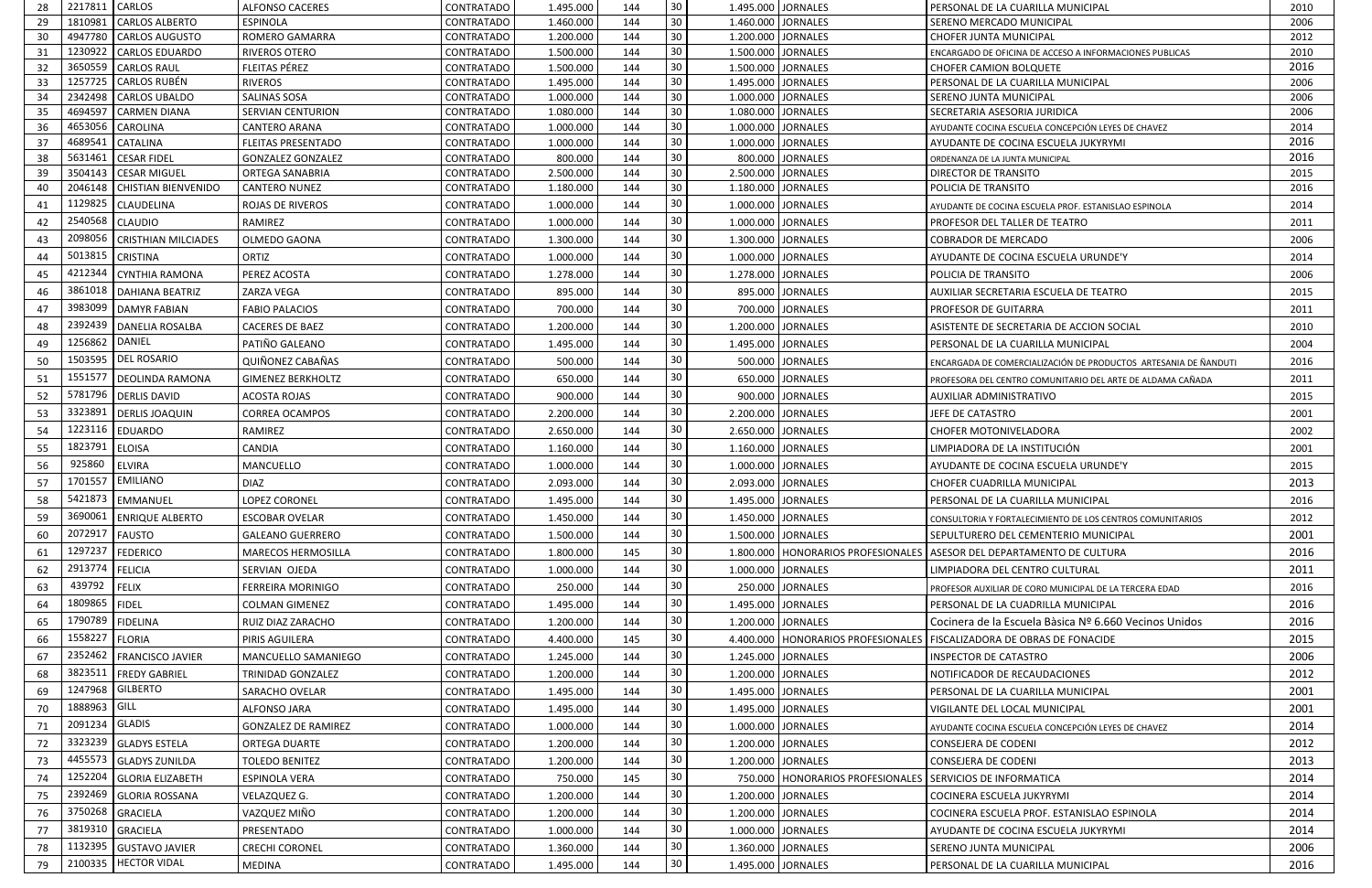| 80  | 327268            | <b>HEIDE EMILIA</b>                    | ALDAMA CAÑETE               | CONTRATADO | 2.200.000 | 144 | 30 | 2.200.000 JORNALES                                              | <b>DIRECTORA DE CODENI</b>                                          | 2006         |
|-----|-------------------|----------------------------------------|-----------------------------|------------|-----------|-----|----|-----------------------------------------------------------------|---------------------------------------------------------------------|--------------|
| 81  | 4783445           | <b>HERNAN</b>                          | <b>BAEZ GUERRERO</b>        | CONTRATADO | 800.000   | 144 | 30 | 800.000 JORNALES                                                | <b>PROFESOR DE GUITARRA</b>                                         | 2012         |
| 82  | 5312526   HERNAN  |                                        | MERELES CARDOZO             | CONTRATADO | 1.495.000 | 144 | 30 | 1.495.000 JORNALES                                              | PERSONAL DE LA CUARILLA MUNICIPAL                                   | 2016         |
| 83  | 818645            | <b>HIGINIO</b>                         | <b>BRITOS BAREIRO</b>       | CONTRATADO | 1.400.000 | 144 | 30 | 1.400.000 JORNALES                                              | AUXILIAR DE MERCADO MUNICIPAL                                       | 2006         |
| 84  | 4186782           | <b>HUGO FRANCISCO</b>                  | <b>CABRERA ORTEGA</b>       | CONTRATADO | 1.250.000 | 144 | 30 | 1.250.000 JORNALES                                              | PROFESOR DEL TALLER DE TEATRO                                       | 2012         |
| 85  | 4385687           | <b>HUGO JAVIER</b>                     | ZORRILLA                    | CONTRATADO | 1.495.000 | 144 | 30 | 1.495.000 JORNALES                                              | PERSONAL DE LA CUARILLA MUNICIPAL                                   | 2006         |
| 86  |                   | 7897024   ISAAC EMANUEL                | <b>RIVEROS BRITEZ</b>       | CONTRATADO | 500.000   | 144 | 30 | 500.000 JORNALES                                                | AYUDANTE DE VIGILANCIA DE LA PLAZA MARTIN DE BARUA                  | 2016         |
| 87  | 781016            | <b>ISIDRO</b>                          | RAMIREZ                     | CONTRATADO | 1.495.000 | 144 | 30 | 1.495.000 JORNALES                                              | PERSONAL DE LA CUARILLA MUNICIPAL                                   | 2008         |
| 88  | 4633034   ISRAEL  |                                        | <b>COLMAN RIQUELME</b>      | CONTRATADO | 1.500.000 | 144 | 30 | 1.500.000 JORNALES                                              | CHOFER DE CAMION VOLQUETE                                           | 2012         |
| 89  | 5479144           | JESSICA ANDREA                         | ALONSO ALMADA               | CONTRATADO | 1.000.000 | 144 | 30 | 1.000.000 JORNALES                                              | SECRETARIA DEL DPTO. DE AGRICULTURA                                 | 2006         |
| 90  |                   | 5216443 JOB DANIEL                     | <b>BORDA RODRIGUEZ</b>      | CONTRATADO | 1.410.000 | 144 | 30 | 1.410.000 JORNALES                                              | AUXILIAR DE ADMINISTRATIVO DE LA JUNTA MUNICIPAL                    | 2012         |
| 91  | 4257617           | JOSE DE LOS SANTOS                     | <b>BELOTTO BRITEZ</b>       | CONTRATADO | 1.025.000 | 144 | 30 | 1.025.000 JORNALES                                              | SERENO MERCADO MUNICIPAL                                            | 2014         |
| 92  | 7127245           | <b>JOSÉ LUIS</b>                       | <b>FRANCO LEGUIZAMON</b>    | CONTRATADO | 800.000   | 144 | 30 | 800.000 JORNALES                                                | ORDENANZA DIRECCION DOC                                             | 2016         |
| 93  | 2928069           | <b>JOSÉ LUIS</b>                       | <b>FERREIRA SALINAS</b>     | CONTRATADO | 1.495.000 | 144 | 30 | 1.495.000 JORNALES                                              | PERSONAL DE LA CUARILLA MUNICIPAL                                   | 2006         |
| 94  | 3709771           | JOSÉ LUIS                              | <b>GONZALEZ BARBOTE</b>     | CONTRATADO | 800.000   | 144 | 30 | 800.000 JORNALES                                                | AUXILIAR DE SECRETARIA DE DEPORTES                                  | 2010         |
| 95  | 2498038           | <b>JOSEFINA</b>                        | <b>GONZALEZ VERA</b>        | CONTRATADO | 1.290.000 | 144 | 30 | 1.290.000 JORNALES                                              | SECRETARIA DE INTENDENCIA                                           | 2011         |
| 96  | 263419            | <b>JUAN</b>                            | <b>BRITEZ RIVEROS</b>       | CONTRATADO | 2.364.000 | 144 | 30 | 2.364.000 JORNALES                                              | <b>SECRETARIO DE DEPORTES</b>                                       | 2006         |
| 97  | 4647534           | <b>JUAN GABRIEL</b>                    | ZARATE GONZALEZ             | CONTRATADO | 900.000   | 144 | 30 | 900.000 JORNALES                                                | <b>ENCARGADO DE TELECENTRO</b>                                      | 2010         |
| 98  | 4001309           | <b>JUAN MANUEL</b>                     | MONZON MEDINA               | CONTRATADO | 1.500.000 | 144 | 30 | 1.500.000 JORNALES                                              | ENCARGADO DE LA SECRETARIA DE LA JUVENTUD                           | 2016         |
| 99  | 1666928           | <b>JUAN OBDULIO</b>                    | <b>DIAZ</b>                 | CONTRATADO | 860.000   | 144 | 30 | 860.000 JORNALES                                                | <b>PROFESOR DE GUITARRA</b>                                         | 2010         |
| 100 | 4592890           | <b>JUAN RAMON</b>                      | AMARILLA LEGUIZAMON         | CONTRATADO | 1.500.000 | 144 | 30 | 1.500.000 JORNALES                                              | PERSONAL DE LA CUADRILLA MUNICIPAL                                  | 2016         |
| 101 | 1528353 JULIO     |                                        | <b>GAMARRA ROJAS</b>        | CONTRATADO | 1.180.000 | 144 | 30 | 1.180.000 JORNALES                                              | POLICIA DE TRANSITO                                                 | 2015         |
| 102 | 3252500           | <b>KARINA ELIZABETH</b>                | <b>ACOSTA</b>               | CONTRATADO | 1.000.000 | 144 | 30 | 1.000.000 JORNALES                                              | AYUDANTE DE COCINA ESCUELA VECINOS UNIDOS                           | 2014         |
| 103 | 4812562           | <b>KATERINE ANDREA</b>                 | SOLIS DEVACA                | CONTRATADO | 3.300.000 | 141 | 30 | 3.300.000 TECNICO                                               | PERSONAL TÉCNICA DE DIRCCION DE OBRAS                               | 2015         |
| 104 |                   | 3494710   LAURA DIANA                  | CABAÑAS DE BRITEZ           | CONTRATADO | 1.620.000 | 144 | 30 | 1.620.000 JORNALES                                              | PSICOLOGA - CONMISIONADA COMO DIRECTORA DE SALUBRIDAD E HIGIENE     | 2004         |
| 105 |                   | 2098883   LAURA MARLENE                | OVANDO CAMPUZANO            | CONTRATADO | 350.000   | 144 | 30 | 350.000 JORNALES                                                |                                                                     | 2016         |
| 106 |                   | 4544221   LEANDRO MANUEL               | <b>GUERRERO RIVEROS</b>     | CONTRATADO | 1.000.000 | 144 | 30 | 1.000.000 JORNALES                                              | PROFESORA DE CORO MUNICIPAL DE LA TERCERA EDAD                      | 2016         |
| 107 | 1155965   LEONCIO |                                        | MONTANIA GONZALEZ           | CONTRATADO | 1.200.000 | 144 | 30 | 1.200.000 JORNALES                                              | PROFESOR DE GUITARRA<br><b>SERENO MUNICIPAL</b>                     | 2012         |
| 108 |                   | 2387034 LEOPOLDO                       | <b>ESCOBAR</b>              | CONTRATADO | 1.495.000 | 144 | 30 | 1.495.000 JORNALES                                              | PERSONAL DE LA CUARILLA MUNICIPAL                                   | 1979         |
| 109 |                   | 5783062 LEYDA FABIANA                  |                             |            |           |     | 30 |                                                                 |                                                                     | 2012         |
| 110 |                   | 2098061 LIDER ISAAC                    | <b>ESTIGARRIBIA GIMENEZ</b> | CONTRATADO | 350.000   | 144 | 30 | 350.000 JORNALES                                                | PROFESOR DEL CENTRO COMUNITARIO DE CONAVI III                       | 2006         |
| 111 |                   | 2466636   LIZ ANDREA                   | <b>VERA VEGA</b>            | CONTRATADO | 1.460.000 | 144 | 30 | 1.460.000 JORNALES                                              | <b>SERENO MERCADO MUNICIPAL</b>                                     |              |
|     |                   |                                        | <b>BENITEZ ISASI</b>        | CONTRATADO | 750.000   | 144 | 30 | 750.000 JORNALES                                                | PROF. DE DECLAMACIÓN DE LA ESCUELA Y EL TALLER DE DECLAMACIÓN       | 2012<br>2012 |
| 112 | 2242187           | 3492615 LUIS ALBERTO<br>LUIS GUILLERMO | <b>MENDEZ</b>               | CONTRATADO | 1.200.000 | 144 | 30 | 1.200.000 JORNALES                                              | PERSONAL DE LA CUARILLA MUNICIPAL                                   |              |
| 113 |                   |                                        | <b>ESQUIVEL UGARTE</b>      | CONTRATADO |           | 145 |    |                                                                 | HONORARIOS PROFESIONALES   ASESOR JURIDICO DE LA JUNTA MUNICIPAL    | 2014         |
| 114 |                   | 6036285   LUZ ALELY                    | <b>TORALES MENDEZ</b>       | CONTRATADO | 1.000.000 | 144 | 30 | 1.000.000 JORNALES                                              | ASISTENTE DE LA DIRECCION DE ADMINISTRACION Y FINANZAS              | 2016         |
| 115 | 2162857           | <b>MARCIANO</b>                        | YEGROS GONZALEZ             | CONTRATADO | 1.400.000 | 144 | 30 | 1.400.000 JORNALES                                              | ENCARGADO DE CUADRILLA MUNICIPAL                                    | 2001         |
| 116 | 1519072           | <b>MARCOS</b>                          | DIAZ SAMANIEGO              | CONTRATADO | 1.500.000 | 144 | 30 | 1.500.000 JORNALES                                              | CHOFER DE CAMION VOLQUETE                                           | 2011         |
| 117 |                   | 2933473   MARCOS AURELIO               | <b>ACOSTA FIGUEREDO</b>     | CONTRATADO | 1.800.000 | 144 | 30 | 1.800.000 JORNALES                                              | AYUDANTE PARA CAMION COMPACTADOR                                    | 2004         |
| 118 |                   | 3204412 MARIA ANDREA                   | ACOSTA LEZCANO              | CONTRATADO | 1.850.000 | 145 | 30 | 1.850.000   HONORARIOS PROFESIONALES   NUTRICIONISTA - FONACIDE |                                                                     | 2010         |
| 119 |                   | 2318833 MARIA ELENA                    | ALCARAZ GOMEZ               | CONTRATADO | 970.000   | 144 | 30 | 970.000 JORNALES                                                | PROFESORA DE DANZA FOLCLORICA                                       | 2014         |
| 120 | 5540070           | <b>MARIA GISSEL</b>                    | PEÑA VERA                   | CONTRATADO | 1.300.000 | 144 | 30 | 1.300.000 JORNALES                                              | AUXILIAR DE DIRECCIÓN DE CATASTRO                                   | 2013         |
| 121 | 1063743           | <b>MARIA GLORIA</b>                    | CARDOZO DE MERELES          | CONTRATADO | 1.000.000 | 144 | 30 | 1.000.000 JORNALES                                              | AYUDANTE DE COCINA ESCUELA LAUREANA VEGA                            | 2014         |
| 122 | 1975588           | <b>MARIA INES</b>                      | ACOSTA DE CAMPUZANO         | CONTRATADO | 1.200.000 | 144 | 30 | 1.200.000 JORNALES                                              | COCINERA ESCUELA LAUREANA VEGA                                      | 2014         |
| 123 | 2498036           | <b>MARIA LUISA</b>                     | ROMERO                      | CONTRATADO | 1.000.000 | 144 | 30 | 1.000.000 JORNALES                                              | ENCARGADA DE BIBLIOTECA DEL CENTRO CULTURAL Y ARTESANAL             | 2016         |
| 124 |                   | 2284382   MARIA MAXIMA                 | <b>GAONA FRANCO</b>         | CONTRATADO | 1.200.000 | 144 | 30 | 1.200.000 JORNALES                                              | COCINA ESCUELA MEDALLA MILAGROSA                                    | 2014         |
| 125 | 3331661           | MARÍA VICTORINA                        | CANTERO                     | CONTRATADO | 1.495.000 | 144 | 30 | 1.495.000 JORNALES                                              | PERSONAL DE LA CUARILLA MUNICIPAL                                   | 2006         |
| 126 | 1848651           | <b>MARIO LUIS</b>                      | <b>ESCOBAR ROJAS</b>        | CONTRATADO | 2.362.000 | 141 | 30 | 2.362.000   TECNICO                                             | DIRECTOR DEL MERCADO MUNICIPAL                                      | 2012         |
| 127 | 3964042           | <b>MARTA ISABEL</b>                    | RAMIREZ BAEZ                | CONTRATADO | 1.200.000 | 144 | 30 | 1.200.000 JORNALES                                              | LIQUIDADORA DE IMPUESTOS                                            | 2014         |
| 128 | 859252            | <b>MARTIN</b>                          | <b>GONZALEZ</b>             | CONTRATADO | 2.600.000 | 145 | 30 |                                                                 | 2.600.000   HONORARIOS PROFESIONALES   ASESOR ECONOMICO DE LA JUNTA | 2006         |
| 129 | 1746262 MARTIN    |                                        | SANABRIA GONZALEZ           | CONTRATADO | 1.160.000 | 144 | 30 | 1.160.000 JORNALES                                              | PERSONAL DE LA CUARILLA MUNICIPAL                                   | 2006         |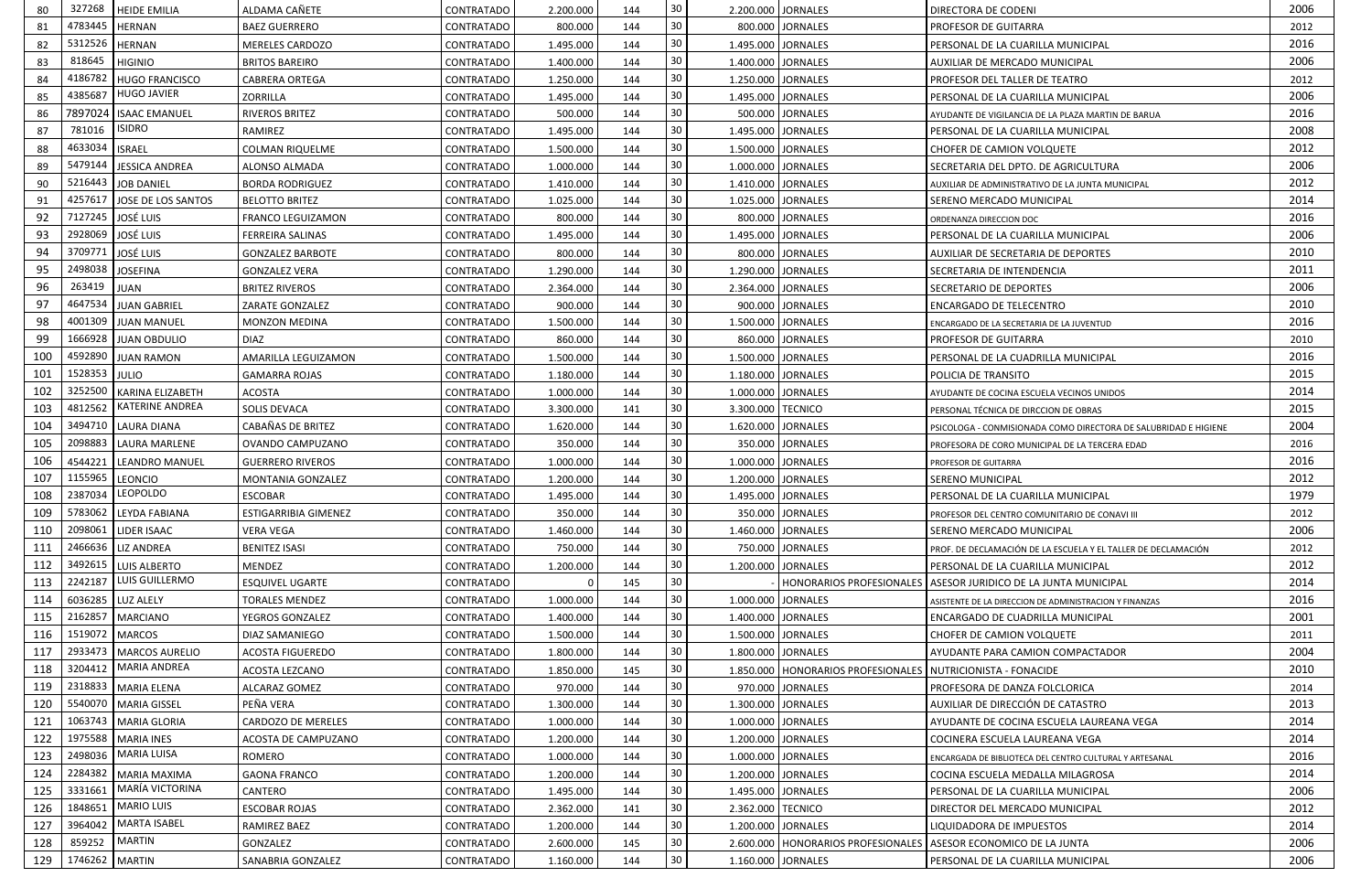| 130 | 3354855          | MAXIMO DANIEL                 | <b>ORTEGA AYALA</b>       | <b>CONTRATADO</b> | 1.500.000 | 145        | 30 <sup>°</sup>           |                    | 1.500.000 JORNALES                   | AUXILIAR DEL DIRECCIÓN DE TRANSITO                                          | 2016         |
|-----|------------------|-------------------------------|---------------------------|-------------------|-----------|------------|---------------------------|--------------------|--------------------------------------|-----------------------------------------------------------------------------|--------------|
| 131 | 1026790          | MEDARDO SALUSTIANO            | <b>BOGADO GONZALEZ</b>    | <b>CONTRATADO</b> | 3.500.000 | 145        | 30                        |                    |                                      | 3.500.000   HONORARIOS PROFESIONALES   ASESOR ECONÓMICO Y CONTADOR          | 2007         |
| 132 | 1574567          | <b>MERCEDES</b>               | <b>GONZALEZ RECALDE</b>   | CONTRATADO        | 1.495.000 | 144        | 30                        |                    | 1.495.000 JORNALES                   | PERSONAL DE LA CUARILLA MUNICIPAL                                           | 2016         |
| 133 | 1754110          | <b>MERCEDES</b>               | ALVAREZ                   | <b>CONTRATADO</b> | 1.160.000 | 144        | 30                        | 1.160.000 JORNALES |                                      | LIMPIADORA DE LA INSTITUCIÓN                                                | 2006         |
| 134 | 3799257          | MIGUEL ANGEL                  | AGÜERO                    | CONTRATADO        | 1.100.000 | 144        | 30                        | 1.100.000 JORNALES |                                      | PROF. DE INTERPRETACION TEATRAL I Y CARACTERIZACION DE LA ESCUELA DE TEATRO | 2016         |
| 135 | 6145621          | MIGUEL ANGEL                  | <b>ESPINOLA ARIAS</b>     | <b>CONTRATADO</b> | 1.300.000 | 144        | 30                        |                    | 1.300.000 JORNALES                   | AUXILIAR DE ADMINISTRACION Y FINANZAS                                       | 2010         |
| 136 | 619291           | MIGUEL ÁNGEL                  | RODRÍGUEZ FERNANDEZ       | CONTRATADO        | 4.000.000 | 141        | $30\,$                    | 4.000.000 TECNICO  |                                      | DIRECTOR DE RECAUDACIÓN                                                     | 2012         |
| 137 | 3854793          | MILNER RODRIGO                | <b>FRANCO ALEMAN</b>      | CONTRATADO        | 1.100.000 | 144        | 30                        |                    | 1.100.000 JORNALES                   | CHOFER DE DIRECCIÓN DE OBRAS                                                | 2011         |
| 138 | 2046954          | <b>MIRIAN ELISA</b>           | <b>CHAVEZ DE CORONEL</b>  | CONTRATADO        | 1.300.000 | 144        | $30\,$                    | 1.300.000 JORNALES |                                      | COBRADORA DE MERCADO                                                        | 2009         |
| 139 | 2943206          | <b>MIRTHA</b>                 | INSFRAN                   | <b>CONTRATADO</b> | 1.300.000 | 144        | 30                        | 1.300.000 JORNALES |                                      | LIMPIADORA JUNTA MUNICIPAL                                                  | 2001         |
| 140 | 2122790          | <b>MIRYAN</b>                 | ARZAMENDIA                | <b>CONTRATADO</b> | 1.495.000 | 144        | 30                        | 1.495.000 JORNALES |                                      | PERSONAL DE LA CUARILLA MUNICIPAL                                           | 2001         |
| 141 | 3843865          | NATALIA BEATRIZ               | VERA AYALA                | <b>CONTRATADO</b> | 900.000   | 144        | 30                        |                    | 900.000 JORNALES                     | ENCARGADA DE BIBLIOTECA DEL CENTRO CULTURAL                                 | 2010         |
| 142 | 3228515          | NATALIA NOEMÍ                 | CÁCERES GAONA             | <b>CONTRATADO</b> | 1.650.000 | 145        | 30                        |                    | 1.650.000   HONORARIOS PROFESIONALES | NUTRICIONISTA - FONACIDE                                                    | 2014         |
| 143 | 1432314          | NICASIO DEL PILAR             | <b>OVIEDO</b>             | <b>CONTRATADO</b> | 1.495.000 | 144        | 30                        | 1.495.000 JORNALES |                                      | PERSONAL DE LA CUARILLA MUNICIPAL                                           | 2012         |
| 144 | 569379           | <b>NIDIA</b>                  | SANABRIA DE SANTANDER     | CONTRATADO        | 960.000   | 144        | 30                        |                    | 960.000 JORNALES                     | PROF. DE LITERATUTA DE LA ESCUELA DE DECLAMACIÓN                            | 2001         |
| 145 | 928582           | NIDIA EULOGIA                 | ACOSTA DE PEREZ           | CONTRATADO        | 1.160.000 | 144        | 30                        | 1.160.000 JORNALES |                                      | LIMPIADORA DE LA INSTITUCIÓN                                                | 2006         |
| 146 | 3516113          | <b>NIDIA RAQUEL</b>           | <b>MEZA ROBLES</b>        | <b>CONTRATADO</b> | 1.000.000 | 144        | 30                        |                    | 1.000.000 JORNALES                   | AYUDANTE COCINA ESCUELA CONCEPCIÓN LEYES DE CHAVEZ                          | 2014         |
| 147 | 4132772          | NÍNIVE MARIA                  | ARCE CHAMORRO             | CONTRATADO        | 970.000   | 144        | 30                        |                    | 970.000 JORNALES                     | PROFESORA DE DANZA JAZZ                                                     | 2010         |
| 148 | 3448169          | NOELIA ISIDORA                | SALINAS CABAÑAS           | <b>CONTRATADO</b> | 1.180.000 | 144        | 30                        | 1.180.000 JORNALES |                                      | <b>RECEPCIONISTA</b>                                                        | 2004         |
| 149 | 3303069          | NORMA BEATRIZ                 | PEREZ RUIZ                | CONTRATADO        | 1.200.000 | 144        | 30                        | 1.200.000 JORNALES |                                      | COCINERA ESCUELA URUNDE'Y                                                   | 2014         |
| 150 | 2128046          | <b>OSCAR</b>                  | ALFONSO AMARILLA          | <b>CONTRATADO</b> | 1.180.000 | 144        | 30                        |                    | 1.180.000 JORNALES                   | POLICIA DE TRANSITO                                                         | 2015         |
| 151 | 1796682          | <b>OSCAR</b>                  | LEGUIZAMÓN OVELAR         | <b>CONTRATADO</b> | 2.000.000 | 144        | 30                        | 2.000.000 JORNALES |                                      | PERSONAL DE LA CUADRILLA MUNICIPAL                                          | 2016         |
| 152 | 4218576          | OSCAR ASUNCIÓN                | RODRIGUEZ ORTIZ           | CONTRATADO        | 1.800.000 | 144        | 30                        |                    | 1.800.000 JORNALES                   | ENCARGADO DE MANTENIMIENTO Y REPARACIONES DE REP. MUNIC                     | 2016         |
| 153 | 3804387          | <b>OSVALDO ARIEL</b>          | ORTIZ                     | <b>CONTRATADO</b> | 866.670   | 145        | 30                        |                    |                                      | 866.670   HONORARIOS PROFESIONALES   ASESOR JURIDICODE LA MUNICIPALIDAD     | 2010         |
| 154 | 1245050          | PABLO                         | <b>ROA</b>                | CONTRATADO        | 1.500.000 | 144        | 30                        |                    | 1.500.000 JORNALES                   | ENCARGADO DE ADMINISTRACIÓN DEL MERCADO MUNICIPAL                           | 2016         |
| 155 | 1697871          | PAOLA                         | <b>ROJAS</b>              | <b>CONTRATADO</b> | 1.035.000 | 144        | 30                        |                    | 1.035.000 JORNALES                   |                                                                             | 2010         |
| 156 | 3974912          |                               | ZARZA VEGA                |                   |           |            | 30                        |                    |                                      | PROF. DE DECLAMACIÓN DE LA ESCUELA DE DECLAMACIÓN                           |              |
| 157 | 2687202 PEDRO    | PAOLA ASUNCIÓN                | <b>BAEZ OLMEDO</b>        | CONTRATADO        | 350.000   | 144<br>144 | 30                        |                    | 350.000 JORNALES                     | PROF. DEL CENTRO COMUNITARIO DEL ARTE DE ALDAMA CAÑADA                      | 2012<br>2004 |
| 158 |                  | 4580207 PEDRO INOCENCIO       |                           | <b>CONTRATADO</b> | 1.080.000 |            | 30                        | 1.080.000 JORNALES |                                      | AUXILIAR DE INTENDENCIA                                                     | 2015         |
|     | 1489727 PORFIRIA |                               | ROMERO BRITEZ             | <b>CONTRATADO</b> | 2.500.000 | 144        |                           | 2.500.000 JORNALES |                                      | ENCARGADO DEL DEPARTAMENTO DE ASEO URBANO                                   | 2007         |
| 159 | 713751           |                               | LÓPEZ DE MORENO           | <b>CONTRATADO</b> | 1.180.000 | 144        | 30 <sub>o</sub><br>$30\,$ |                    | 1.180.000 JORNALES                   | LIMPIADORA DE LA INSTITUCIÓN                                                |              |
| 160 |                  | PORFIRIO SAMUEL               | <b>CACERES REINOZZO</b>   | <b>CONTRATADO</b> | 600.000   | 144        |                           |                    | 600.000 JORNALES                     | SERENO DE CAPEDI                                                            | 2004         |
| 161 | 2315455          | <b>RAFAELA</b>                | <b>BARBOTTE DE YEGROS</b> | <b>CONTRATADO</b> | 1.500.000 | 144        | 30                        |                    | 1.500.000 JORNALES                   | ASISTENDE DE LA SECRETARIA DE LA MUJER                                      | 2016         |
| 162 | 1771781          | <b>RAMON</b><br>RAMON ARTEMIO | <b>BENITEZ ESCOBAR</b>    | CONTRATADO        | 1.278.000 | 144        | $30\,$                    |                    | 1.278.000 JORNALES                   | POLICIA DE TRANSITO                                                         | 2001         |
| 163 | 1713845          |                               | ALDAMA CENTURIÓN          | <b>CONTRATADO</b> | 3.000.000 | 145        | 30                        |                    | 3.000.000   HONORARIOS PROFESIONALES | JEFE DE GABINETE                                                            | 2014         |
| 164 | 1898186          | RAMONA                        | ORTIZ OJEDA               | <b>CONTRATADO</b> | 2.362.070 | 144        | 30                        |                    | 2.362.070 JORNALES                   | ENCARGADA DE SECRETARIA DE ACCION SOCIAL                                    | 2010         |
| 165 | 1667958          | <b>REGIS</b>                  | <b>CABAÑAS RIVEROS</b>    | <b>CONTRATADO</b> | 1.200.000 | 144        | 30                        |                    | 1.200.000 JORNALES                   | SERENO CICLOVIA MUNICIPAL                                                   | 2014         |
| 166 | 4387304          | <b>ROBERT DAMIR</b>           | JARA MARECOS              | <b>CONTRATADO</b> | 700.000   | 144        | 30                        |                    | 700.000 JORNALES                     | PROFESOR DE GUITARRA                                                        | 2013         |
| 167 | 4752535          | <b>ROBERTO</b>                | <b>FIGUEREDO</b>          | <b>CONTRATADO</b> | 2.200.000 | 144        | 30                        | 2.200.000 JORNALES |                                      | CHOFER CAMION COMPACTADOR                                                   | 2011         |
| 168 | 4186368          | <b>ROBERTO RAMON</b>          | <b>GONZALEZ ROMAN</b>     | <b>CONTRATADO</b> | 500.000   | 144        | 30                        |                    | 500.000 JORNALES                     | PROF. DE TEORIA TEATRAL DE LA ESCUELA DE TEATRO                             | 2011         |
| 169 | 1722428          | ROCIO VIOLETA                 | FERNANDEZ DE HARD         | <b>CONTRATADO</b> | 309.334   | 144        | 30                        |                    | 309.334 JORNALES                     | LIMPIADORA DE LA INSTITUCIÓN                                                | 2006         |
| 170 | 4227809          | <b>ROLANDO ENMANUEL</b>       | <b>MANCUELLO MEDINA</b>   | <b>CONTRATADO</b> | 4.400.000 | 141        | 30                        | 4.400.000 TECNICO  |                                      | <b>DIRECTOR DE OBRAS</b>                                                    | 2015         |
| 171 | 4981501          | <b>ROMINA</b>                 | <b>FLORENTIN MEDINA</b>   | CONTRATADO        | 1.150.000 | 144        | 30                        |                    | 1.150.000 JORNALES                   | SECRETARIA DE LA JUNTA MUNICIPAL                                            | 2011         |
| 172 | 5383779          | <b>RONALD ALEXIS</b>          | <b>TANASIO MEZA</b>       | CONTRATADO        | 1.000.000 | 144        | 30                        |                    | 1.000.000 JORNALES                   | AUXILIAR DE UOC                                                             | 2008         |
| 173 | 3331686          | <b>RONNY EMILIO</b>           | <b>AMARILLA RIVEROS</b>   | <b>CONTRATADO</b> | 1.500.000 | 144        | 30                        |                    | 1.500.000 JORNALES                   | CHOFER DE TRACTOR AGRICOLA                                                  | 2011         |
| 174 | 5239090          | <b>ROSANA ELIZABETH</b>       | SANCHEZ ESPINOZA          | <b>CONTRATADO</b> | 400.000   | 144        | 30                        |                    | 400.000 JORNALES                     | CONTRATO DE APRENDISAJE EN LA DIRECCIÓN DE OBRAS                            | 2016         |
| 175 | 6093623          | ROSSANA                       | <b>ISASI LOPEZ</b>        | <b>CONTRATADO</b> | 1.000.000 | 144        | 30                        |                    | 1.000.000 JORNALES                   | <b>GUIA MUSEO PARROQUIAL VIRGEN DEL ROSARIO</b>                             | 2016         |
| 176 | 5383925          | <b>RUTH MARIZA</b>            | TORRES GOMEZ              | <b>CONTRATADO</b> | 350.000   | 144        | 30                        |                    | 350.000 JORNALES                     | PROFESORA AUXILIAR DE DANZA FOLCLORICA                                      | 2013         |
| 177 | 1961195          | SANTIAGO                      | <b>ESCOBAR PRESENTADO</b> | <b>CONTRATADO</b> | 1.160.000 | 144        | $30\,$                    |                    | 1.160.000 JORNALES                   | SERENO MUNICIPAL                                                            | 1985         |
| 178 | 1282634          | <b>SANTOS</b>                 | <b>ROJAS ORTEGA</b>       | <b>CONTRATADO</b> | 1.080.000 | 144        | 30                        | 1.080.000 JORNALES |                                      | SERENO MUNICIPAL (ESCUELA YBYRATY)                                          | 2006         |
| 179 | 1261484          | SILVINO                       | QUIÑONEZ FERNANDEZ        | CONTRATADO        | 800.000   | 144        | 30                        |                    | 800.000 JORNALES                     | FISCALIZADOR DE DIRECCIÓN DE TRANSITO                                       | 2009         |